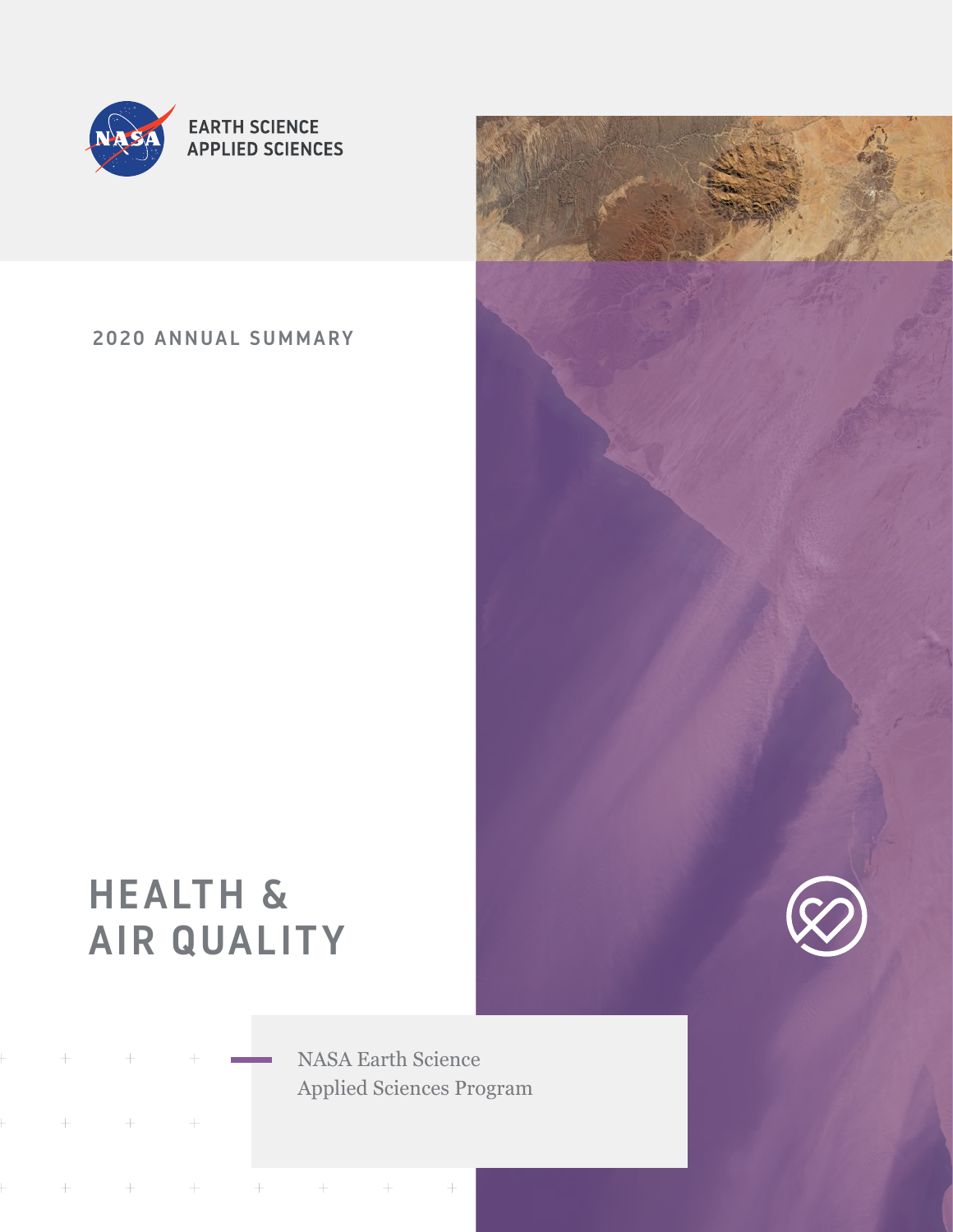## *Health & Air Quality: 2020 Annual Summary*

### **Table of Contents**

| I.    | Introduction                                        | 3  |
|-------|-----------------------------------------------------|----|
| Ш.    | Overview of 2020                                    | 3  |
| III.  | <b>Major Accomplishments</b>                        | 4  |
| IV.   | <b>Health and Air Quality Applied Sciences Team</b> | 9  |
| V.    | Assessment                                          | 13 |
| VI.   | <b>Project Portfolio</b>                            | 14 |
| VII.  | Program Management                                  | 14 |
| VIII. | <b>Community Leadership</b>                         | 15 |
| IX.   | <b>International Activities</b>                     | 23 |
| X.    | <b>Looking Ahead</b>                                | 28 |
| XI.   | Appendix                                            | 30 |
|       | A. Abbreviations and Acronyms                       | 30 |
|       | <b>B.</b> Contacts                                  | 32 |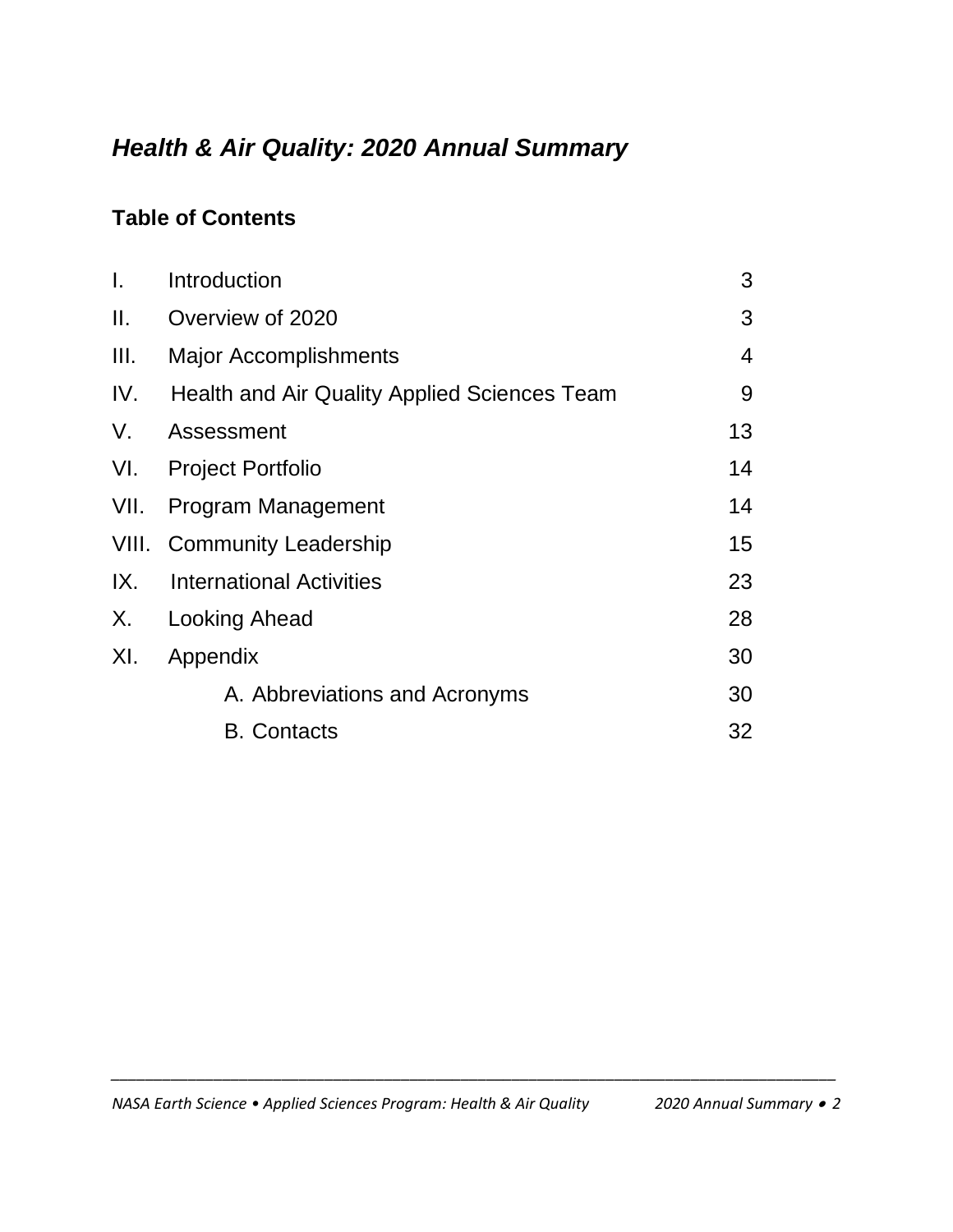#### **I. Introduction**

The Earth Science Division's (ESD) Applied Sciences Program promotes efforts to discover and demonstrate innovative and practical uses of Earth observations. The Program funds applied science research and applications projects to enable near-term uses of Earth observations, formulate new applications, integrate Earth observations and related products into practitioners' decision-making, and transfer the applications. The projects are carried out in partnership with public- and private-sector organizations to achieve sustained use and benefits from Earth observations.

The Applied Sciences Program's applications themes are currently focused on five of the eight Societal Benefit Areas (SBAs) of the Group on Earth Observations (GEO): Health and Air Quality, Disasters, Ecological Forecasting, Agriculture, and Water Resources. <sup>1</sup> The Program includes weather and climate-related influences and impacts within each of these themes.

The Health and Air Quality (HAQ) Applications program encourages the use of Earth observations in air quality management and public health, particularly involving environmental health and infectious diseases. The program also addresses the effects of climate change on air quality and public health to support managers and, ultimately, decision-makers of health-related issues.

#### **II. Overview of 2020**

Perseverance is a key word at NASA, in fact, it is the name of the newest rover to explore the surface of Mars. That word also exemplified the work of the HAQ team in 2020. As the COVID-19 pandemic exploded across the globe in early 2020, the HAQ team pivoted to mandatory telework and a suspension of all in-person meetings. Immediately, the team swung into action, supporting the agency's response to the pandemic through augmenting projects with COVID-19 related tasks, taking new opportunities for expanded videoconference meetings with stakeholders and end-users across the world, and leading interagency and international groups. Myriad challenges were faced, including slowdowns in project schedules and the reallocation of project budgets, the loss of human-to-human interactions and networking, and finding a new balance between the pressures of work and life in a changed world. Through it all, the HAQ team persevered, successfully managing a diverse portfolio of projects and recognizing significant accomplishments.

<sup>&</sup>lt;sup>1</sup> The eight GEO SBAs are Agriculture, Ecosystems/Biodiversity, Disasters, Energy/Minerals, Health, Infrastructure/Transportation, Urban Development, and Water Resources.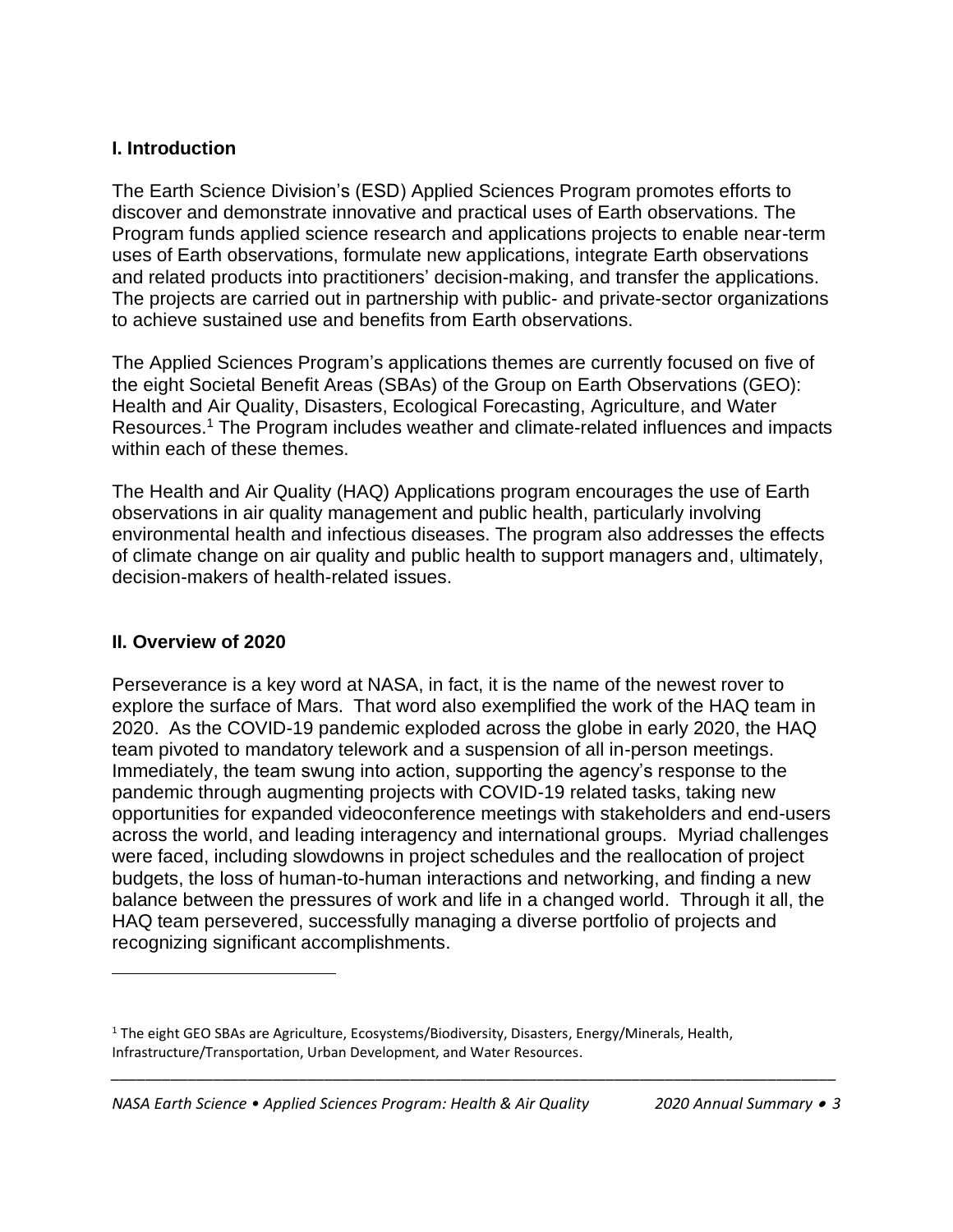Projects achieving significant milestones addressed public health issues such as air quality, infectious diseases, vector-borne diseases, and environmental health. Current projects in the portfolio met or exceeded expectations regarding technical performance. In addition, projects received media coverage or substantial praise from stakeholders on the value of the respective applied science applications.

The HAQ Applications program continued to support online resources to disseminate important information and data covering health surveillance, the effects of global climate change on public health, and air quality management. In 2020, the program continued monthly HAQ newsletters that were circulated online and via mailing list. The program expanded a website focusing on the GEO Health Community of Practice and the GEO Earth Observations for Health (EO4HEALTH) Initiative and showcased results across NASA web platforms. The applications program distributed applied research results and representatives led or participated in meetings across the health/air quality and Earthscience communities, at both the national and international levels.

The following report summarizes the challenges and many achievements that occurred during 2020. The HAQ Applications program looks forward to upcoming activities and milestones, including future solicitations, continued support for airborne field campaigns, as well as the support of, and applications planning for, relevant satellite missions.

#### **III. Major Accomplishments**

Some of the notable programmatic achievements this past year include:

#### *Predicting the Impact of Saharan Dust Storms in the Caribbean*

• Saharan dust storms crossing the Atlantic Ocean serve as a natural fertilizer for plants, but these large dust plumes can adversely impact air quality and human health. Pablo Méndez-Lázaro (U. of Puerto Rico Medical Sciences Campus) is leading a team to develop a forecasting tool for dust transport in the Caribbean that incorporates information from satellite-based Earth observations. In June 2020, the team used this prototype tool to issue three days of advance public notice of one of the most extreme Saharan dust events on record. This work was highlighted in more than 70 news reports and articles in English and Spanish (CBS News, National Geographic, *New York Times*, Noticias Telemundo, Univision New York). These results were showcased in a NASA Earth Observatory feature in June 2020 [\(A Dust Plume to Remember\)](https://earthobservatory.nasa.gov/images/146913/a-dust-plume-to-remember) and NASA web features in July 2020 [\(NASA Helps Puerto Rico Prepare for Saharan Dust](https://www.nasa.gov/feature/nasa-helps-puerto-rico-prepare-for-saharan-dust-impacts)  [Impacts](https://www.nasa.gov/feature/nasa-helps-puerto-rico-prepare-for-saharan-dust-impacts) and [La NASA Ayudó a Puerto Rico a Prepararse para los Impactos del](https://ciencia.nasa.gov/nasa-puerto-rico-polvo-sahariano)  [Polvo Sahariano\)](https://ciencia.nasa.gov/nasa-puerto-rico-polvo-sahariano) and November 2020 [\(Pablo Méndez-Lázaro: Braving the](https://appliedsciences.nasa.gov/our-impact/people/pablo-mendez-lazaro-braving-storms-puerto-ricans-health)  [Storms for Puerto Ricans' Health\)](https://appliedsciences.nasa.gov/our-impact/people/pablo-mendez-lazaro-braving-storms-puerto-ricans-health). Since the start of this project in 2019, this team has incorporated MODIS, VIIRS, and GOES-16 aerosol optical depth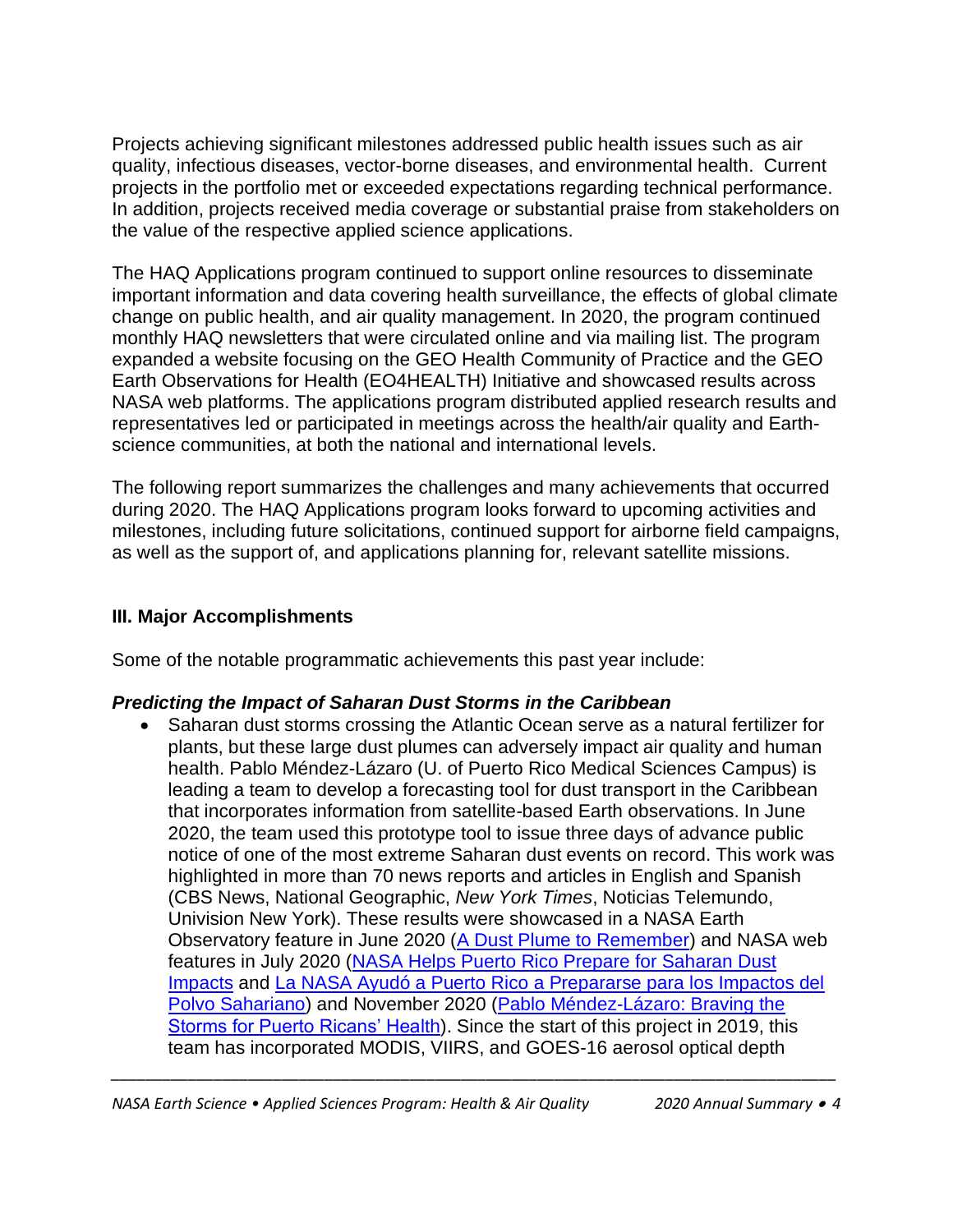measurements into developing an air quality forecasting tool in partnership with 19 public, private, and academic institutions in the Caribbean basin. This team has developed three working groups – Resilience, Public Health, and Well Being; Atmospheric Forcing and Air Quality; and Decision Support Tool: Computation and Visualization – to help characterize the distribution pattern and variability of African Dust in annual events and quantify the impact on respiratory diseases using Earth observation and public health data.

#### *Dust Storms in the Southwest United States*

The occurrence of dust storms in the Southwestern USA has doubled between [the 1990s and the 2000s,](https://agupubs.onlinelibrary.wiley.com/doi/epdf/10.1002/2017GL073524) which has increased the incidence of Valley fever infections, highway accidents, and crop and property damage. Daniel Tong (George Mason U.) and his team have used MODIS (aerosol optical depth, NDVI, Black-sky albedo observations) and Landsat data to provide more accurate estimates of dust and nitrogen oxide (NOx) emissions for air quality management, public health surveillance, and highway safety in the Southwestern USA. The team collaborates with an array of local, regional, and national endusers and partners in transportation, health, and air quality agencies. In November 2020, the project jumped to ARL 8 when the National Weather Service National Air Quality Forecast Capability (NAQFC) system evaluated and approved the dust and NOx emission data for operational forecasts by the National Weather Service (NWS). These new forecasts demonstrated remarkably better performance, when compared to the previous version without this emission update. When Tong attended the World Meteorological Organization (WMO)'s Sand & Dust Storm-Warning Advisory System annual meeting, he was invited to lead an effort to develop a global dust database for long-term trend analysis to monitor desertification based on datasets developed in his NASA-funded projects. The WMO also nominated him to a panel to design a global version of the DustWatch App and invited his projects' results to be part of a Dust Summer School to train students and stakeholders. These activities were highlighted in a NASA Applied Sciences' web feature in April 2020 (NASA [Contributes to National Public Health Week\)](https://appliedsciences.nasa.gov/our-impact/news/nasa-contributes-national-public-health-week), a Science Friday article in April 2020 [\(A Fever in the Dust\)](https://methods.sciencefriday.com/valley-fever), and an EOS article in December 2020 (Saving Lives [by Predicting Dust Storms\)](https://eos.org/articles/saving-lives-by-predicting-dust-storms)

#### *Helping States Attain Ozone Air Quality Standards*

• To meet the requirements for the Clean Air Act, regions that are non-compliant with the National Ambient Air Quality Standards for key trace gases like ozone and PM must demonstrate plans for reaching attainment. Two ROSES 2017 HAQ projects, led by Jason Otkin (U. of Wisconsin-Madison) and Arastoo Pour-Biazar (U. of Alabama in Huntsville), support the integration of NASA Earth observational datasets into common decision support tools (chemical transport models) used for implementation planning for attaining NAAQS for ozone. Both projects made notable progress in 2020.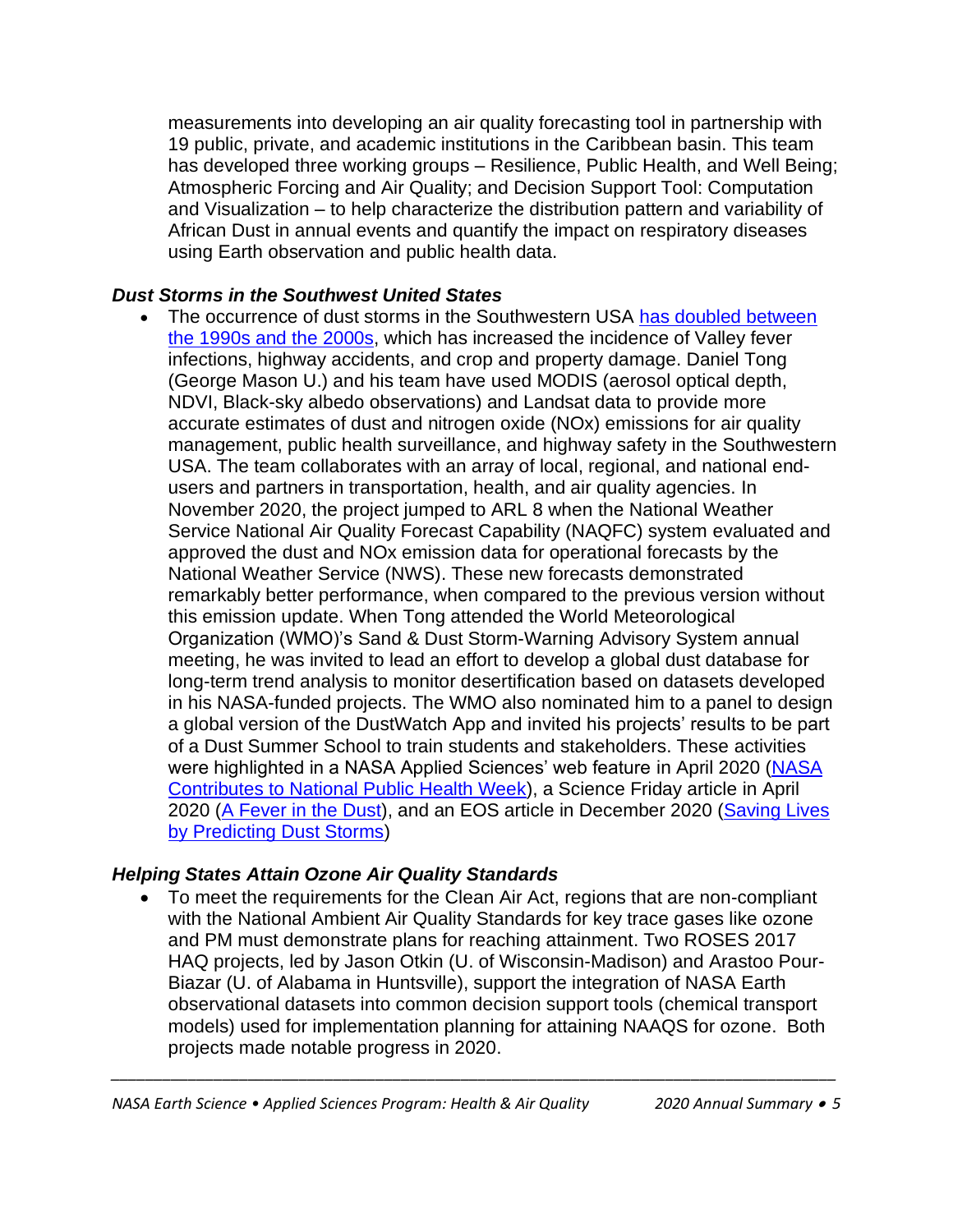In fall 2020, Jason Otkin (PI), Brad Pierce (U. of Wisconsin-Madison), and their team successfully integrated components of their satellite-constrained meteorological modeling platform into the Lake Michigan Air Directors Consortium's (LADCO) process for regional haze and ozone air quality planning, achieving an ARL 6. Like many other urban-coastal regions, the impact of lake/land-breeze circulations on near-surface ozone is challenging to simulate in models. Two years into the project, [GLSEA SST](https://coastwatch.glerl.noaa.gov/glsea/doc/glsea.doc.html) observations and NASA SPoRT LIS datasets with incorporated soil moisture data from SMAP are now utilized at LADCO. Zac Adelman (LADCO, Executive Director) stated, "Following the [Lake Michigan Ozone Study](https://www-air.larc.nasa.gov/missions/lmos/index.html) (LMOS) field campaign in 2017, LADCO and its state partners in the region needed guidance on how to assimilate the information collected during the campaign into air quality management decisions." LMOS observations have been key for demonstrating the improved accuracy of this new modeling platform. Future components to the modeling framework that are currently being tested include bias correction of CMAQ clouds using GOES-16 CLAVR-x cloud retrievals, S-NPP VIIRS green vegetation fraction, and downscaling NOx emissions using S-NPP nightlights for CMAQ.

Arastoo Pour Biazar (U. of Alabama in Huntsville) and his team reached an ARL 5 in November 2020 by demonstrating a prototype system for GOES cloud assimilation into the WRF-CMAQ tool, which is used by their partners at the US EPA, LADCO, CARB, TCEQ, and GaEPD. Overall, this application project plans to integrate surface temperature, insolation, cloud, and lightning products from MODIS, VIIRS, and GOES into their partners' modeling frameworks to improve key physical factors required for accurate air quality simulations, such as boundary-layer development, cloud simulations, and lightning-generated NOx.

#### *Urban Planning with Earth Observations*

• A project led by Susan Anenberg (George Washington U.) progressed to ARL 7 in May 2020 with the updated release of the [Long-range Energy Alternatives](https://pubmed.ncbi.nlm.nih.gov/33027737/)  [Planning-Integrated Benefits Calculator](https://pubmed.ncbi.nlm.nih.gov/33027737/) (LEAP-IBC) by their project partner Stockholm Environment Institute (SEI), which can be used to estimate the impact of air quality policy changes to health-related outcomes (e.g., avoided deaths) at an urban spatial scale (previously national). This tool uses input from GEOS-Chem to estimate the impact of emissions on populated weighted PM2.5 exposure, which are then scaled to match observations from remote sensing measurements (merged MODIS, MISR, and SeaWIFs AOD adjusted to estimate surface PM2.5 using CALIPSO climatology). So far, this urban-scale LEAP-IPC has been demonstrated by SEI in Accra, Ghana, working with Ghana EPA, to explore health benefits of public transportation design options in Accra. By the end of this project, this urban scale tool will be demonstrated in two additional cities (Santiago, Chile, and another city to be determined).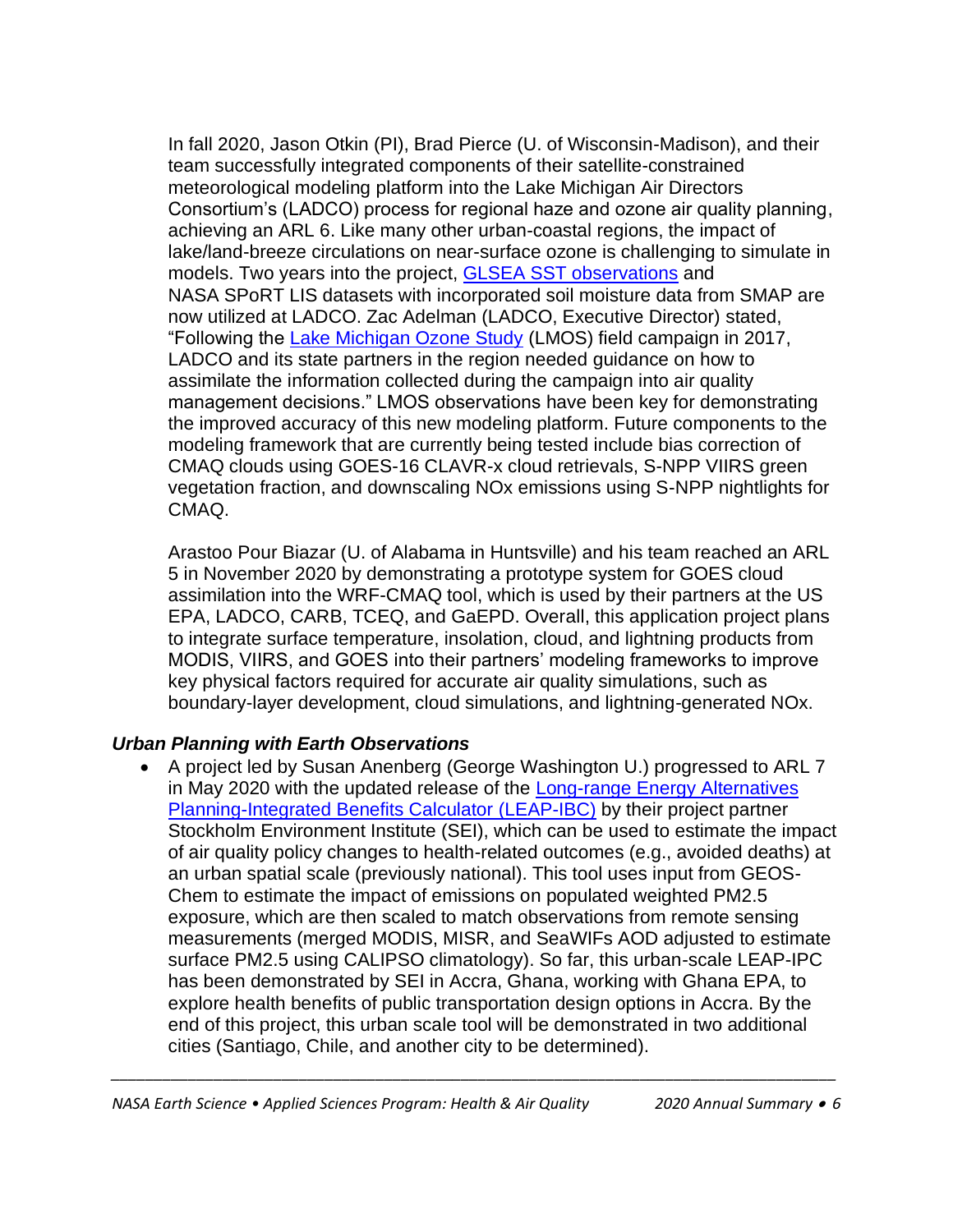#### *Assessing Risk of Mosquito-borne Outbreaks*

• Mosquito-borne diseases cause significant morbidity and mortality across the United States and world. Two HAQ projects, led by Michael Wimberly (U. of Oklahoma) and William Pan (Duke U.), support the integration of NASA Earth observational datasets to enhance public health surveillance programs related to mosquito-borne disease transmission. These projects received project augmentations to expand their scope and made notable progress in 2020. These projects were highlighted on a NASA web feature in July 2020 [\(NASA](https://appliedsciences.nasa.gov/our-impact/news/nasa-contributes-national-mosquito-control-awareness-week-2020)  [Contributes to National Mosquito Control Awareness Week 2020\)](https://appliedsciences.nasa.gov/our-impact/news/nasa-contributes-national-mosquito-control-awareness-week-2020).

In the United States, the Northern Great Plains is a high-risk geographic region for West Nile Virus (WNV) transmission. Of the 50 states, South Dakota has a long-term record of the highest reported incidence of West Nile Virus (WNV), including WNV neuroinvasive disease. Michael Wimberly (U. of Oklahoma) and his team successfully developed the WNV early-warning system in South Dakota [\(Arbovirus Monitoring and Prediction \(ArboMAP\) system\)](http://ecograph.net/arbomap/) with open access [GitHub,](https://github.com/EcoGRAPH/ArboMAP) driven by a combination of mosquito infection data and environmental monitoring data from NASA's North American Land Data Assimilation System (NLDAS) and Soil Moisture Active Passive (SMAP) satellites, which are calibrated with historical human case data. ArboMAP was successfully integrated into South Dakota Department of Health operational WNV surveillance activities in 2018 and 2019. In 2020, as the Deep South is another high-risk region for WNV, the team expanded WNV weekly seasonal forecasting to Louisiana, as well as the states of Michigan and Oklahoma. The forecasts predicted low rates of WNV risk across these states, and initial reports of human cases from 2020 indicated that these predictions were generally accurate. Preliminary findings also demonstrate a delayed increase in WNV cases following severe storms in Louisiana. After the initial implementation of ArboMAP on these state Departments of Health systems, the team has continued to identify new key collaborators, provided virtual training to staff, and assisted teams with generating weekly WNV reports.

In the Amazonian region of South America, the countries of Colombia, Peru, Ecuador, and Venezuela have experienced a resurgence in malaria, attributed to challenges like climate change and the expansion of mosquito habitats. To inform malaria control policies, William Pan (Duke U.) and his team developed a [Malaria Early Warning System for Peru,](https://www.nasa.gov/feature/goddard/2017/using-nasa-satellite-data-to-predict-malaria-outbreaks/) which is capable of forecasting malaria outbreaks up to 12 weeks in advance (90% sensitivity). His team integrated multi-layered data from NASA's Land Data Assimilation System (LDAS), human population density, and weekly malaria surveillance to forecast both the incidence of malaria and probabilities of an outbreak (as defined by the local Ministries of Health). In 2020, the team has developed strong government and academic partnerships in Peru (Peruvian Centers for Disease Control; Climate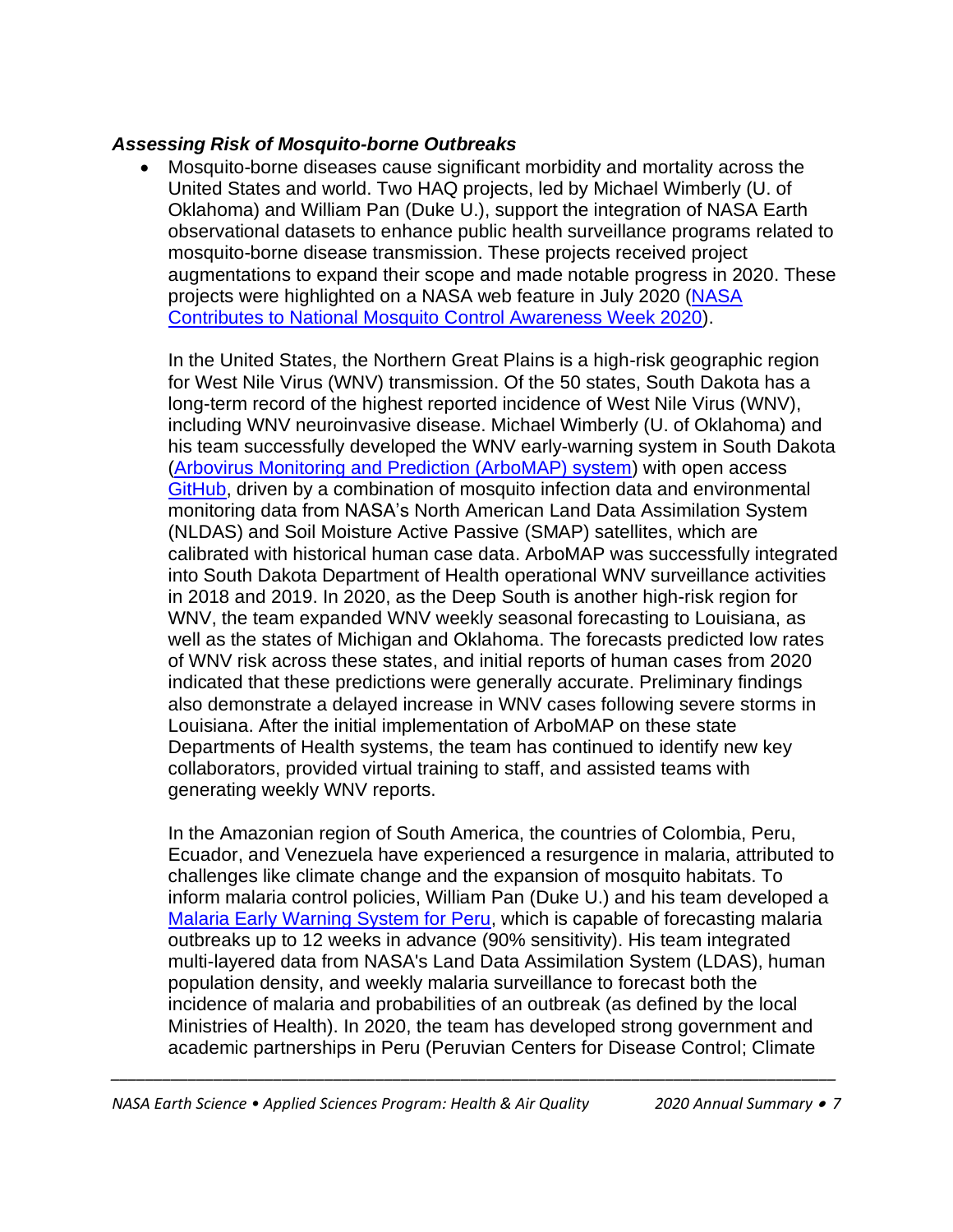and Infectious Disease Laboratory at the U. Peruana Cayetano Heredia) and Ecuador (Ecuadorian Ministry of Health; U. San Francisco de Quito) to train and implement the system locally. Functionally, the project has achieved ARL 7 as the team is awaiting confirmation from both governments on their willingness to adopt and integrate the system into their current surveillance programs. With travel restrictions and collaborators reassigned to COVID-19 response efforts, scheduled training programs have been cancelled, with virtual options being explored. The project is scheduled for completion in July 2021.

#### *Response to the COVID-19 Global Pandemic*

• Driven by the global pandemic caused by COVID-19, NASA ESD took advantage of this unprecedented natural experiment by supporting projects solicited through the ROSES Rapid Response and Novel Research (RRNES) program element addressing environmental, economic, and societal impacts due to the virus. Of the 20 [selected projects,](https://www.nasa.gov/feature/esd/2020/new-projects-explore-connections-between-environment-and-covid-19) two currently supported HAQ researchers were [selected](https://nspires.nasaprs.com/external/viewrepositorydocument/cmdocumentid=789530/solicitationId=%7B3F3DFBFB-8FEE-F317-63FD-CB84ECA833EC%7D/viewSolicitationDocument=1/RRNES20%20abstracts%20updated%2011.10.20.pdf) to further their research in connection to COVID-19:

Susan Anenberg (George Washington U.) was selected to lead a one-year project entitled, *Inconsistent Effects of Social Distancing on Air Quality in Global Cities: Lessons for Protecting Near-Term Public Health and Designing Longer-Term Urban Transportation Policies*. To date, her team has presented this research at a number of conferences and webinars and have published the manuscript, [Disentangling the Impact of the COVID](https://doi.org/10.1029/2020GL089269)‐19 Lockdowns on Urban [NO2 From Natural Variability.](https://doi.org/10.1029/2020GL089269) This project was highlighted in a NASA web feature in May 2020 [\(NASA Funds Four Research Projects on COVID-19](https://www.nasa.gov/feature/goddard/2020/nasa-funds-four-research-projects-on-covid-19-impacts)  [Impacts\)](https://www.nasa.gov/feature/goddard/2020/nasa-funds-four-research-projects-on-covid-19-impacts).

Pablo Méndez-Lázaro (U. of Puerto Rico Medical Sciences Campus) was selected to lead a one-year project entitled, *Study of Imminent Interactions Between SARS-CoV-2 (COVID-19), Air Quality Due to Saharan Dust and Urban Aerosols, and Social-Environmental Factors in Puerto Rico in Summer 2020: Proxies of Health Risks in Small Island States in the Caribbean Region*. The team aims to determine if seasonal African dust, which crosses the Caribbean basin annually between May and August, will have significant impacts on susceptibility and disease severity associated with COVID-19 infection. This project was highlighted in a NASA web feature in September 2020 [\(Rapid-](https://appliedsciences.nasa.gov/our-impact/story/rapid-response-applied-sciences-research-covid-19s-environmental-connections)[Response Applied Sciences Research on COVID-19's Environmental](https://appliedsciences.nasa.gov/our-impact/story/rapid-response-applied-sciences-research-covid-19s-environmental-connections)  [Connections\)](https://appliedsciences.nasa.gov/our-impact/story/rapid-response-applied-sciences-research-covid-19s-environmental-connections).

The HAQ Applications program further expanded a project led by Ben Zaitchik (Johns Hopkins U.) with a project augmentation to investigate whether environmental factors affect the spread of COVID-19. His team is using GPM, SMAP, LDAS, and MERRA-2 data to examine climatic and hydrometeorological factors in temporal and spatial variability that may influence COVID-19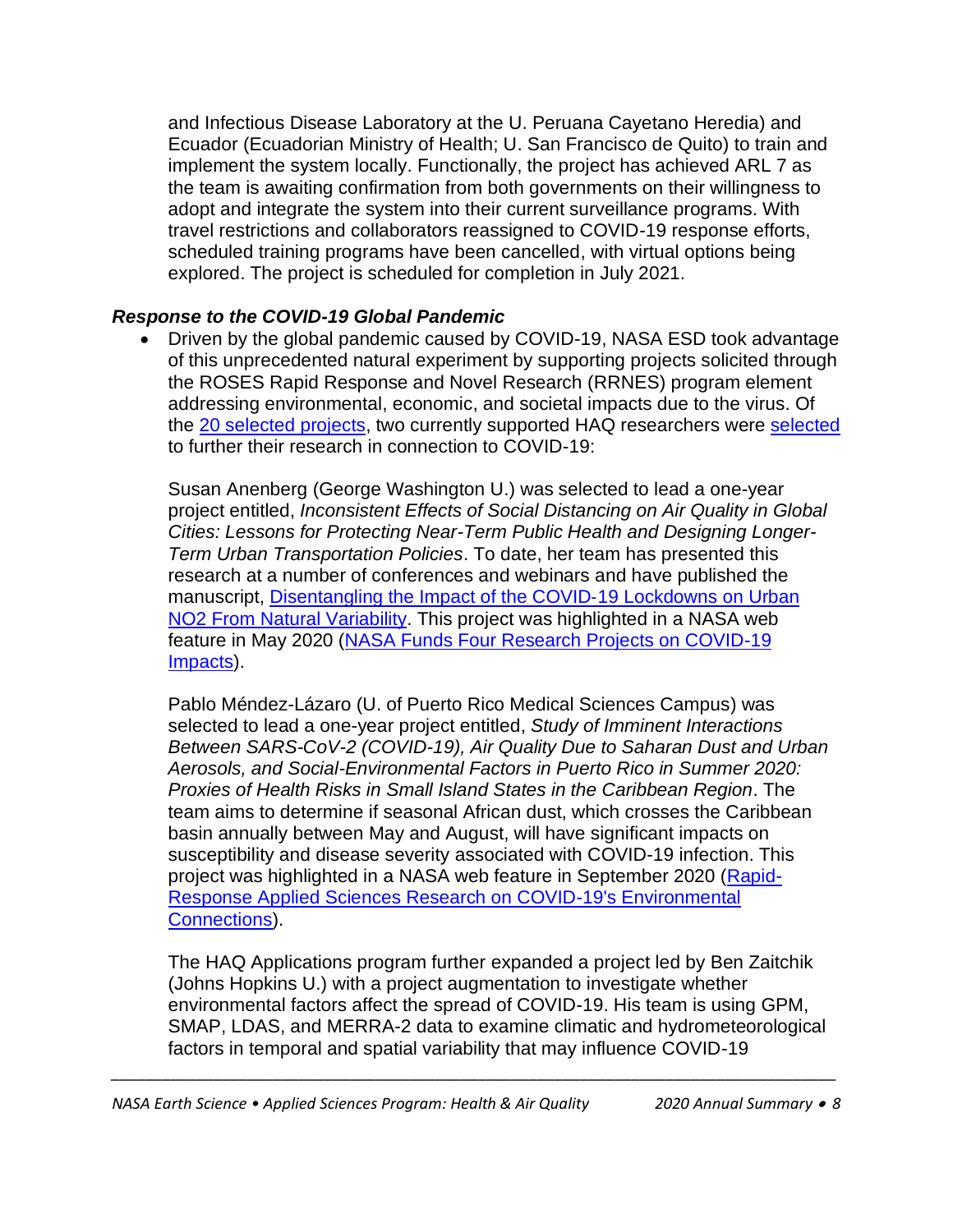transmission. His team has generated a COVID-19 case record [database](https://github.com/CSSEGISandData/COVID-19_Unified-Dataset) that assigns data to a consistent geographical hierarchy aligned with hydrometeorological variables. This project was highlighted in the NASA Earth Observatory web feature [\(Could COVID-19 Have Seasons? Searching for](https://earthobservatory.nasa.gov/features/covid-seasonality)  [Signals in Earth Data\)](https://earthobservatory.nasa.gov/features/covid-seasonality) and a NASA web feature in July 2020 [\(Ben Zaitchik:](https://appliedsciences.nasa.gov/our-impact/people/ben-zaitchik-working-couch-and-tracking-coronavirus-covid-19)  [Working from the Couch and Tracking Coronavirus \(COVID-19\).](https://appliedsciences.nasa.gov/our-impact/people/ben-zaitchik-working-couch-and-tracking-coronavirus-covid-19)

#### **IV. Health and Air Quality Applied Sciences Team**

In 2020, the NASA Health and Air Quality Applied Sciences Team (HAQAST) [\(http://haqast.org\)](http://haqast.org/), led by Tracey Holloway (U. of Wisconsin-Madison), concluded its mission of linking NASA's satellites and data products to public stakeholders in the air quality and public health communities. HAQAST officially concluded in August 2020, and a solicitation for a new HAQAST team was released in February 2020, which will begin work in early 2021. This final year of HAQAST was focused on finishing applied research activities and distributing final deliverables to stakeholders, as well as setting the stage for the successful launch of the next version of HAQAST.

The four current Tiger Teams, launched in the summer of 2018, were chosen from eight proposals that underwent a competitive review process by stakeholders from end-user organizations. All four Tiger Teams met regularly with stakeholders and transferred their final deliverables to their stakeholder partners. Current Tiger Teams include:

- 1. *Satellite-Evaluated and Satellite-Informed O<sup>3</sup> Distributions for Estimating U.S. Background O3*, led by Jessica Neu (NASA Jet Propulsion Laboratory [JPL]).
	- The delivery of a variety of  $O_3$  boundary conditions, in the most popular file formats identified by air-quality stakeholders, for use in modelling  $O<sub>3</sub>$  transport from other countries into the U.S.
- *2. Supporting the Use of Satellite Data in Regional Haze Planning*, led by Arlene Fiore (Columbia University/Lamont Doherty Earth Observatory).
	- A series of technical guidance documents, aimed at regional air-quality managers, and intended to help them evaluate regional haze in their planning. These documents are archived at [https://airquality.gsfc.nasa.gov/hazevisibility-planning.](https://airquality.gsfc.nasa.gov/hazevisibility-planning)
- *3. Using Satellite Remote Sensing to Derive Global Climate and Air Pollution Indicators*, led by Susan Anenberg (George Washington University).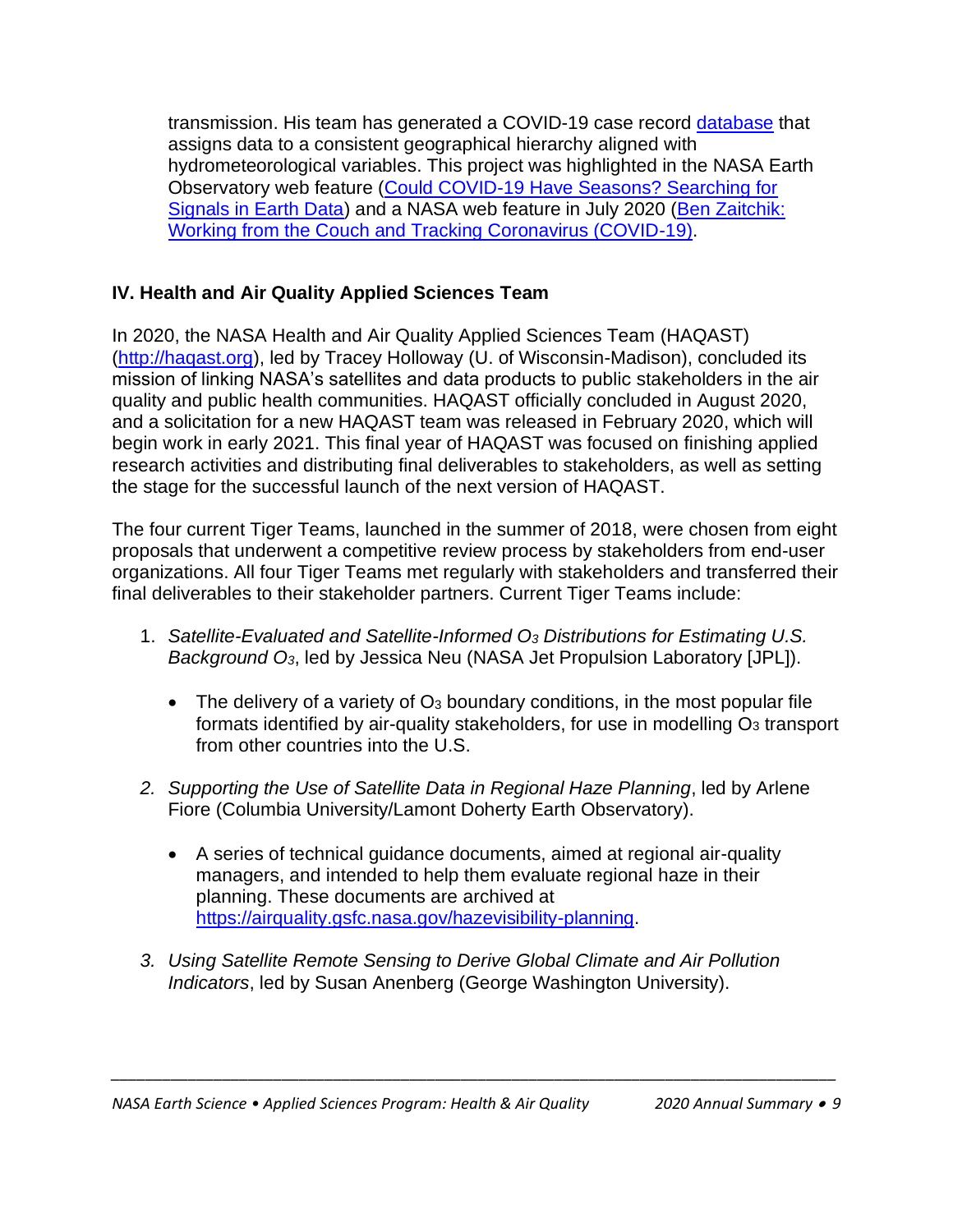- A series of presentations, informational webinars, visualizations, data, and technical guidance documents, all concerning the derivation of global climate and air pollution indicators from satellite data.
- *4. Air Quality and Health Burden of 2017 California Wildfires*, led by Susan O'Neill (U.S. Forest Service).
	- The completion of a fire emissions inventory, air quality modeling for smoke, a health impact analysis of California's 2017 wildfire season, and a series of training videos, all aimed at fire managers in the U.S. Many of these final deliverables are at or near operational status, and are available here: [https://sites.google.com/firenet.gov/wfaqrp](https://sites.google.com/firenet.gov/wfaqrp-airfire/projects/haqast/2017NorthernCAWildfiresTT?authuser=0)[airfire/projects/haqast/2017NorthernCAWildfiresTT?authuser=0.](https://sites.google.com/firenet.gov/wfaqrp-airfire/projects/haqast/2017NorthernCAWildfiresTT?authuser=0)

HAQAST communication outreach continued to focus on media and public engagement, reaching a wide audience through regular e-newsletters (sent to a mailing list of 966 subscribers) and Twitter (@NASA \_HAQAST currently has more than 4,200 followers). Over the past four years, HAQAST's applied research has been profiled in *US News & World Report*; *Europapress* (Spain); the award-winning documentary film, *Dust*; a number of NASA stories and web features; and many other popular media outlets.

The **HAQAST** website continues to be a "one-stop shop" for relevant NASA data and tools. The website logged 9,580 users in 2020, an increase of 20 percent over 2019. The most popular pages were the ones relating to HAQAST meetings (~7,000 page views), NASA tools (~1,200 page views), Principal Investigators' biographies (~1,000 page views), and Tiger Teams (750 page views).

HAQAST hosted meetings every six months from its inception in 2016 through summer 2020, with a focus on progress review and stakeholder engagement. HAQAST conferences have gained the reputation as friendly, intellectually fulfilling, and publicly useful venues for disseminating the latest and greatest applied air quality and environmental health research, as well as a valuable opportunity for researcher/public stakeholder networking.

In 2020, HAQAST changed its format, shifting away from meetings to draw in new audiences and collaborators, and towards meetings that offered a summation of HAQAST's work. Notably, the winter meeting, HAQAST2020, was a series of 14 onehour webinars that stretched from mid-February to mid-March 2020. The webinars were either hands-on workshops (for example, PI Arlene Fiore and her team member Xiaomeng Jin gave a tutorial on using Giovanni to plot tropospheric NO2), or engaged discussions of best practices (for example, PI Mark Zondlo shared tips and tricks for working with satellite NH<sub>3</sub> measurements). A highlight of the series was a collaboration between HAQAST members Tracey Holloway and Yang Liu and Will Barrett, the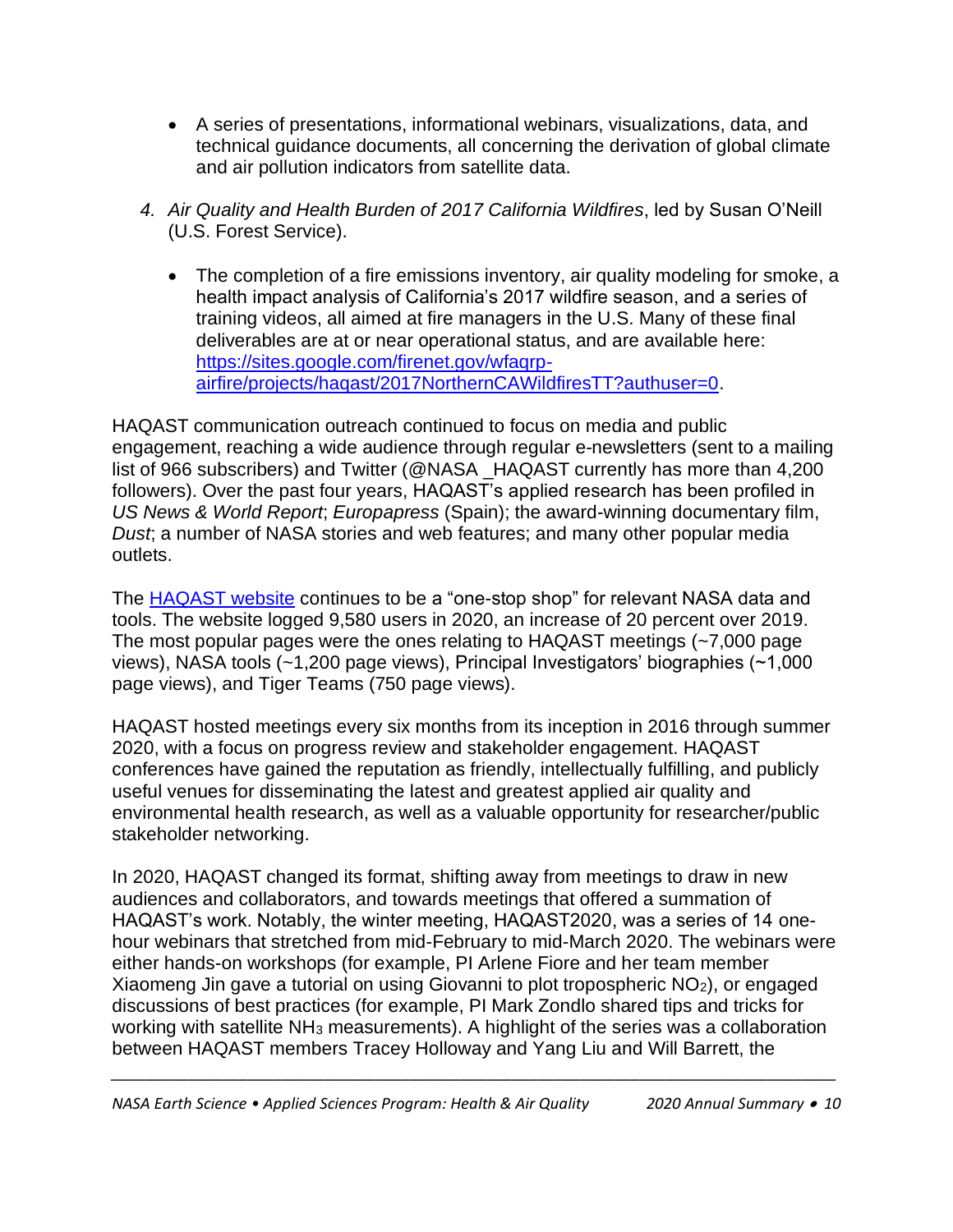Director of the American Lung Association's Advocacy and Clean Air Program. HAQAST2020 attendance exceeded expectations, with 557 unique registrants signing up for a total of 4,048 sessions (each registrant signed up for an average of 7.3 sessions). Attendees were primarily local to the US, including a number of registrants from tribal communities, but the audience also extended across the world, to Europe, Asia, India, and South America.

As with every HAQAST conference, a post-conference survey was sent to HAQAST2020 attendees and received 105 responses. A total of 99% of attendees recommended further webinar series and, overall, attendees were extremely pleased with the ease of communication, audio and visual quality, and the overall experience. Attendees who had experiences with the in-person HAQAST meetings were asked to compare the quality of virtual to in-person, and the virtual meetings compared favorably with ease of attendance; however, in-person meetings were noted as far better for networking. The full results can be seen in Figure 1 below.



The initial plan for the final HAQAST meeting—the Showcase—was to hold the event in-person at NASA Headquarters. Unfortunately, the COVID-19 pandemic derailed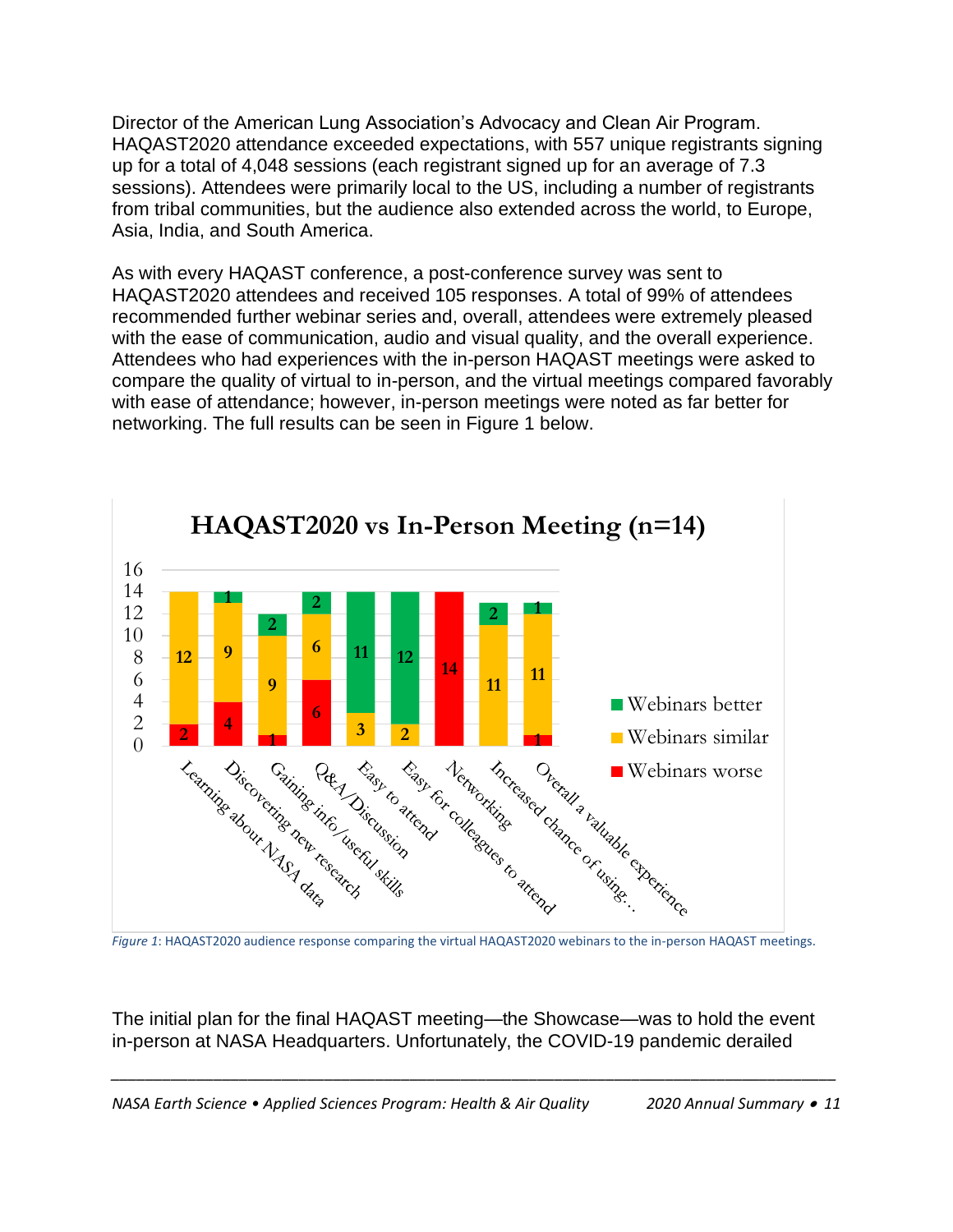those plans, so HAQAST harnessed the experience of running virtual webinars to pivot to a virtual Showcase, which was held from July 21-22, 2020. An innovative format was devised for this final meeting: each day would feature four 1-hour panels. The panels were organized around themes that cut across the team's expertise and success—a general overview, working with PM2.5, using tools for smoke and fire, working with public stakeholders, integrating NASA data in global health applications, quantifying uncertain emission sources, using high-resolution data for community-level analyses, and examining global background  $O<sub>3</sub>$ . The beginning of every panel featured a brief approximately 3-minute film—a highlight reel to set the tone for the rest of the panel, which as devoted to panelists' concluding HAQAST thoughts and a wide-ranging, open Q&A. A total of 303 registrants from across the US and the world attended. Glowing reports were received from participants, along with an increase in activity on Twitter as viewers followed along.

All slides, presentations, pictures, films, and posters from both conferences can be found at the Past Meetings tab of the [HAQAST website.](https://haqast.org/get-involved/meetings/)

HAQAST meetings were highly successful in expanding the Earth observation user community—growing from an initial count of 30 in-person and 15 remote attendees to 115 in-person and 194 remote attendees for our last in-person meeting, HAQAST6. In particular, HAQAST has demonstrated the audience demand for remote options as well as all-virtual webinars. (see Fig. 2).



*Fig. 2:* Total HAQAST meeting attendance, both remote, in-person, and virtual, 2016–2020.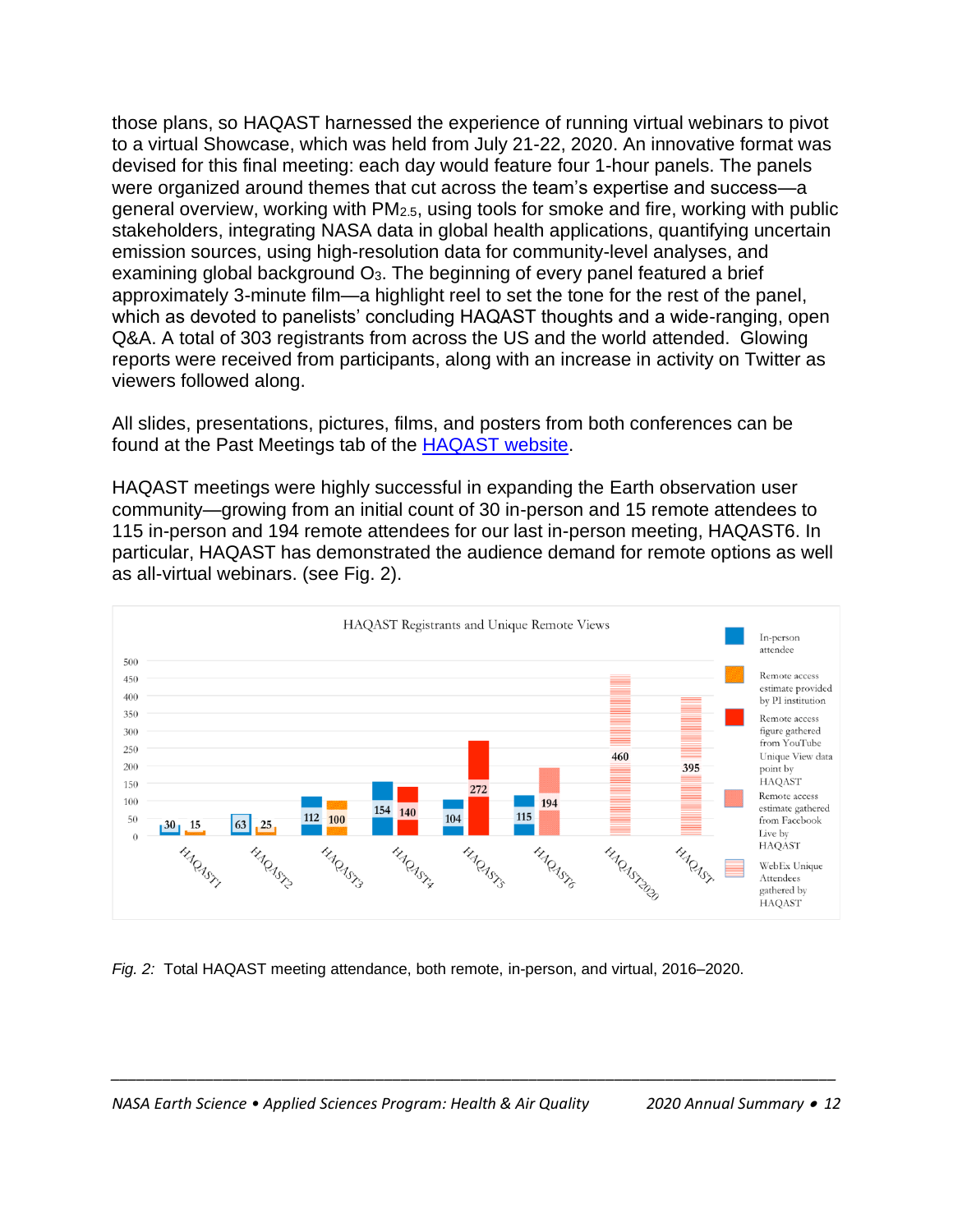Active publication of HAQAST members' applied research culminated in more than 220 peer-reviewed articles since 2016, with more continuing to be published as the research publication cycle catches up with the backlog of submitted manuscripts.

Finally, the HAQAST team submitted its final report, detailing the activities, successes, lessons learned, and suggestions for future solicitations, to HAQ Applications Program Manager John Haynes in late 2020. The final report is also available on the HAQAST website.

In December 2020, the NASA Applied Sciences program announced the selection of the new iteration of HAQAST. The new iteration of HAQAST will build on the legacy of the previous team, in continuing to connect NASA Earth observation data and tools to environmental health and air quality decision-makers and stakeholders. Fourteen PIs were selected for the new four-year team, which will continue to be led by Tracey Holloway of the University of Wisconsin. The kickoff meetings of the new HAQAST are scheduled for February and March 2021.

#### **V. Assessment**

2020 was a year unlike any other. As COVID-19 cases skyrocketed across the nation and the world, NASA instituted mandatory telework in March 2020 along with a suspension of all in-person meetings. The HAQ Applications team had to pivot to an entirely virtual workplace, which came with opportunities and challenges. Opportunities included an expansion of interactions with global stakeholders through a variety of virtual platforms; challenges included a loss of human-to-human connections and networking. The loss of in-person discussions was particularly felt in HAQAST, scientific and end user conferences, and peer-review panels. Also, the balance of work and life pressures was continuously considered, as the number of emails, videoconferences, and tasks were overwhelming at times. However, the HAQ Applications team performed superbly throughout the year, while managing costing and schedule impacts to many projects in the portfolio.

Overall, the HAQ Applications portfolio exceeded technical performance expectations in 2020, with several projects reaching top-tier Application Readiness Levels (ARLs) of 7 to 9.

The portfolio continued to carry a relatively high burden of uncosted funds in 2020. Associates worked diligently with Principal Investigators to uncover issues at their institutions. Many times, such discrepancies appeared to result from "invoice lag" between NASA and the institutions, with costed funds not showing on NASA accounts until long after invoices had been submitted by grantees. The COVID-19 pandemic only exacerbated this issue. However, significant progress was made – FY18 uncosted funds were down ~72 percent from December 2019 to December 2020; FY19 uncosted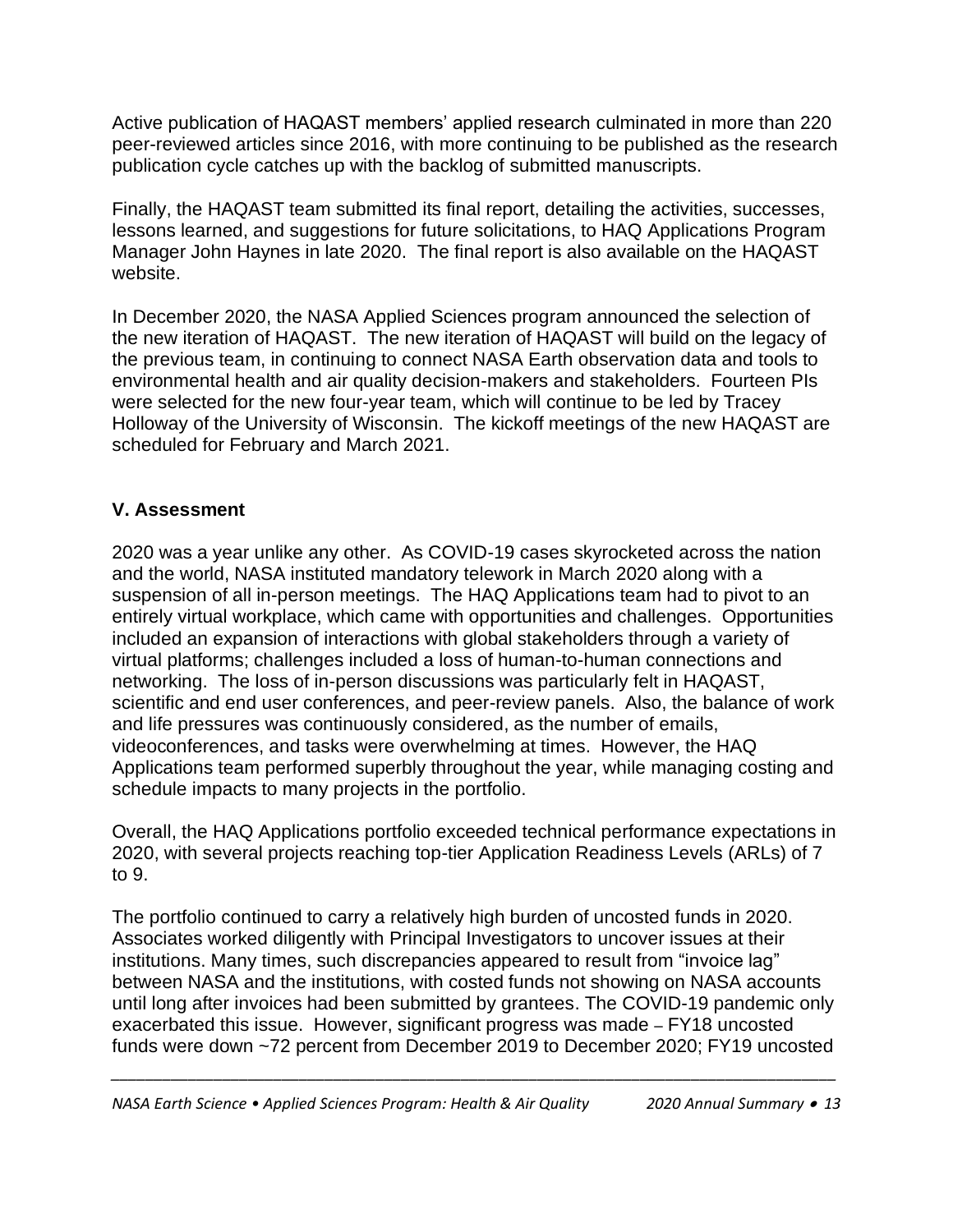funds were down ~65 percent over the same period. Additionally, several projects reallocated budgets due to COVID-19 impacts, but these were at no additional cost to the government

Overall, while some projects in the HAQ Applications portfolio suffered schedule setbacks in 2020 due to the pandemic, significant results were accomplished in all areas. Schedule and costing issues will continue to be monitored and mitigated in 2021, with hopes for an easing of the pandemic and its impacts.

#### **VI. Project Portfolio**

At the end of 2020, the HAQ Applications portfolio included 18 active projects along with the activities of the 13-member HAQAST. The portfolio met or exceeded expectations on technical performance. By the end of the year, zero projects had an ARL of 1-3; twelve projects had ARLs of 4-6; and six projects had achieved an ARL of 7-9. A total of 61 percent of projects increased at least one ARL from December 2019 to December 2020, and 33 percent increased by two or more ARLs over the same period.

#### **VII. Program Management**

The 2020 NASA Health and Air Quality Applications Annual Team Meeting was held virtually on September 15 and 21, 2020. Principal Investigators presented information about each project in the portfolio including milestones achieved over the past year, plans for the coming year, ARL estimates, budgets, and any risks/opportunities foreseen. Heather Strosnider, Section Chief of the CDC's Environmental Health Tracking Section, provided the keynote partner address. Additionally, Aries Keck, of NASA Applied Sciences Communications, provided information on more effective outreach to participants. John Haynes facilitated a virtual Town Hall discussion on future goals, partnerships, and opportunities. This open platform offered an opportunity for researchers to describe priorities, express concerns, and identify specific challenges faced during the COVID-19 pandemic. Presentations from this Team Meeting are available on the NASA Applied Sciences website:

[https://appliedsciences.nasa.gov/join-mission/publications-resources/health-and-air](https://appliedsciences.nasa.gov/join-mission/publications-resources/health-and-air-quality-applications-program-review)[quality-applications-program-review.](https://appliedsciences.nasa.gov/join-mission/publications-resources/health-and-air-quality-applications-program-review)

John Haynes serves as Program Manager for HAQ Applications at NASA Headquarters. The HAQ Applications program team includes Sue Estes (U. of Alabama in Huntsville) as Senior Associate Program Manager, and Helena Chapman (NASA Headquarters/Booz Allen Hamilton) and Laura Judd (NASA LaRC) as Associate Program Managers.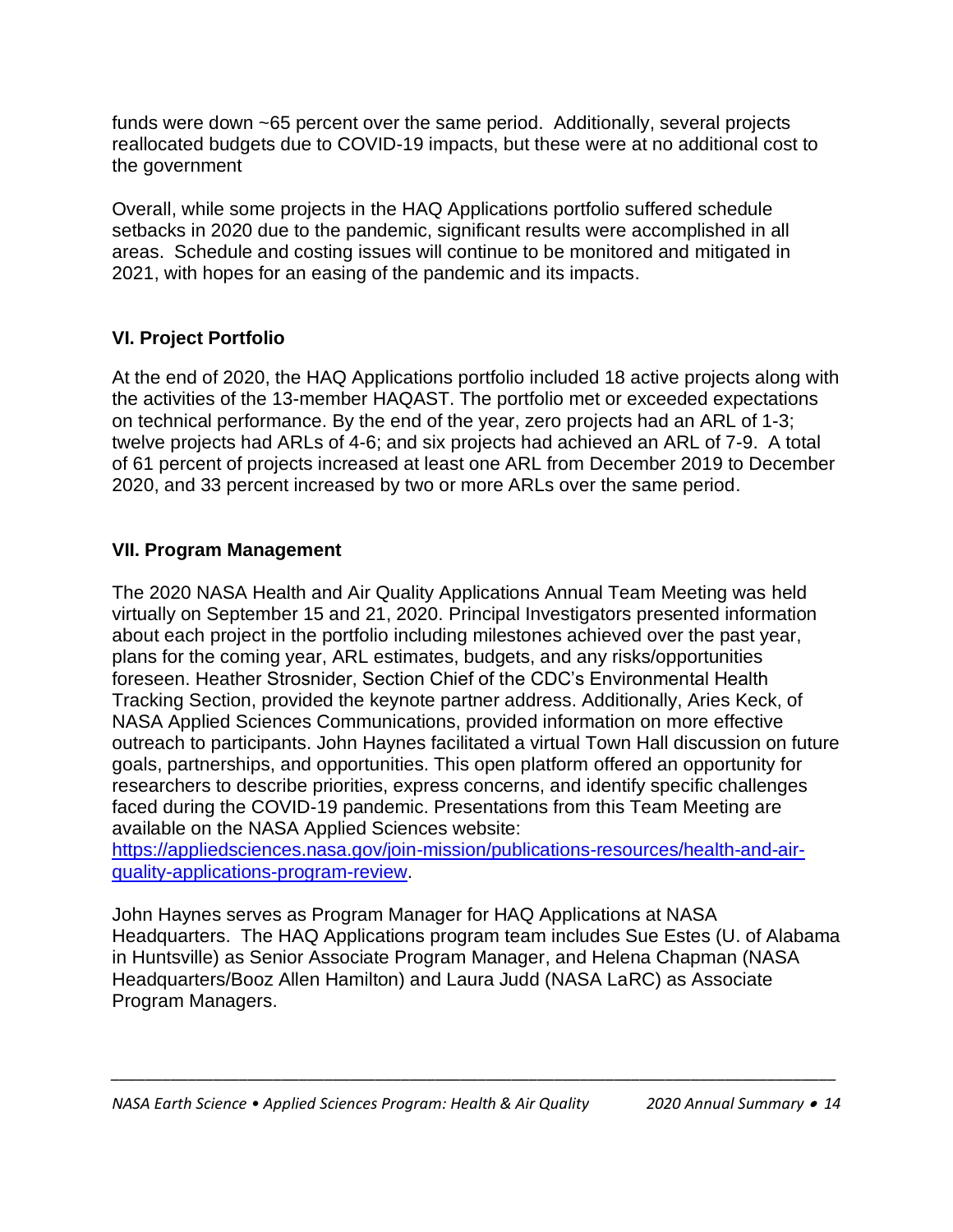#### **VIII. Community Leadership**

The applications area presented and led sessions at meetings of the National Council for Science and the Environment (NCSE), American Meteorological Society (AMS), the American Thoracic Society (ATS), the Air and Waste Management Association (A&WMA), the International Society for Environmental Epidemiology (ISEE), the American Public Health Association (APHA), and the American Geophysical Union (AGU). In January 2020, the NCSE 2020 Annual Conference, with the theme *Science in Environmental Decision-making*, was held in Washington, DC. John Haynes and Helena Chapman presented invited talks at the NASA Hyperwall, which were well attended by NCSE 2020 attendees.

In January 2020, the 100<sup>th</sup> AMS Annual Meeting, using the theme, *The AMS Past*, *Present and Future: Linking Information to Knowledge to Society (LINKS)*, was held in Boston, Massachusetts. As part of the embedded 11th Conference on Environment and Health, NASA supported the session entitled, *NASA Earth Observation Systems and Applications for Health, Air Quality, Environmental Management, and Public Outreach*, with eight scientific talks and more than 70 attendees*.* The HAQ program also supported the Multi-Angle Imager for Aerosols (MAIA) and Tropospheric Emissions: Monitoring of Pollution (TEMPO) Applications Town Hall session entitled, *Upcoming NASA Health and Air Quality Missions*. Additional scientific talks were presented at the NASA Hyperwall in the exhibit hall. While attending AMS, the HAQ Applications leadership team visited the Boston University School of Public Health and presented an overview of the NASA Applied Sciences Program and highlighted selected HAQ projects that integrate Earth observations for public health. A total of 16 faculty and graduate students attended this roundtable discussion.

In January 2020, the HAQ Applications program conducted a site visit to San Juan, Puerto Rico, to attend the annual meeting and workshop of Pablo Méndez-Lázaro's (U. of Puerto Rico Medical Sciences Campus) project on Saharan dust in the Caribbean. The meeting agenda highlighted presentations by the research team and collaborators, focusing on three working groups – *Resilience, Public Health, and Well Being; Atmospheric Forcing and Air Quality; and Decision Support Tool: Computation and Visualization*. More than 100 researchers, students, and stakeholders attended this research meeting and workshop.

For Earth Day 2020 in April 2020, the NASA HAQ Applications program was interviewed by NASA's Earth Science News Team for the article, [How NASA is Helping](https://www.nasa.gov/feature/goddard/2020/how-nasa-is-helping-the-world-breathe-more-easily)  [the World Breathe More Easily.](https://www.nasa.gov/feature/goddard/2020/how-nasa-is-helping-the-world-breathe-more-easily) This article highlighted several topics, including the Environmental Protection Agency's AirNow system, current use of Moderate Resolution Imaging Spectroradiometer (MODIS) and Ozone Monitoring Instrument (OMI) data, and the upcoming TEMPO and MAIA missions supported by the HAQ Applications Team and HAQAST. Additionally, John Haynes was an invited panelist for the *[An Air of](https://www.youtube.com/watch?v=L_VLgbN0J54)*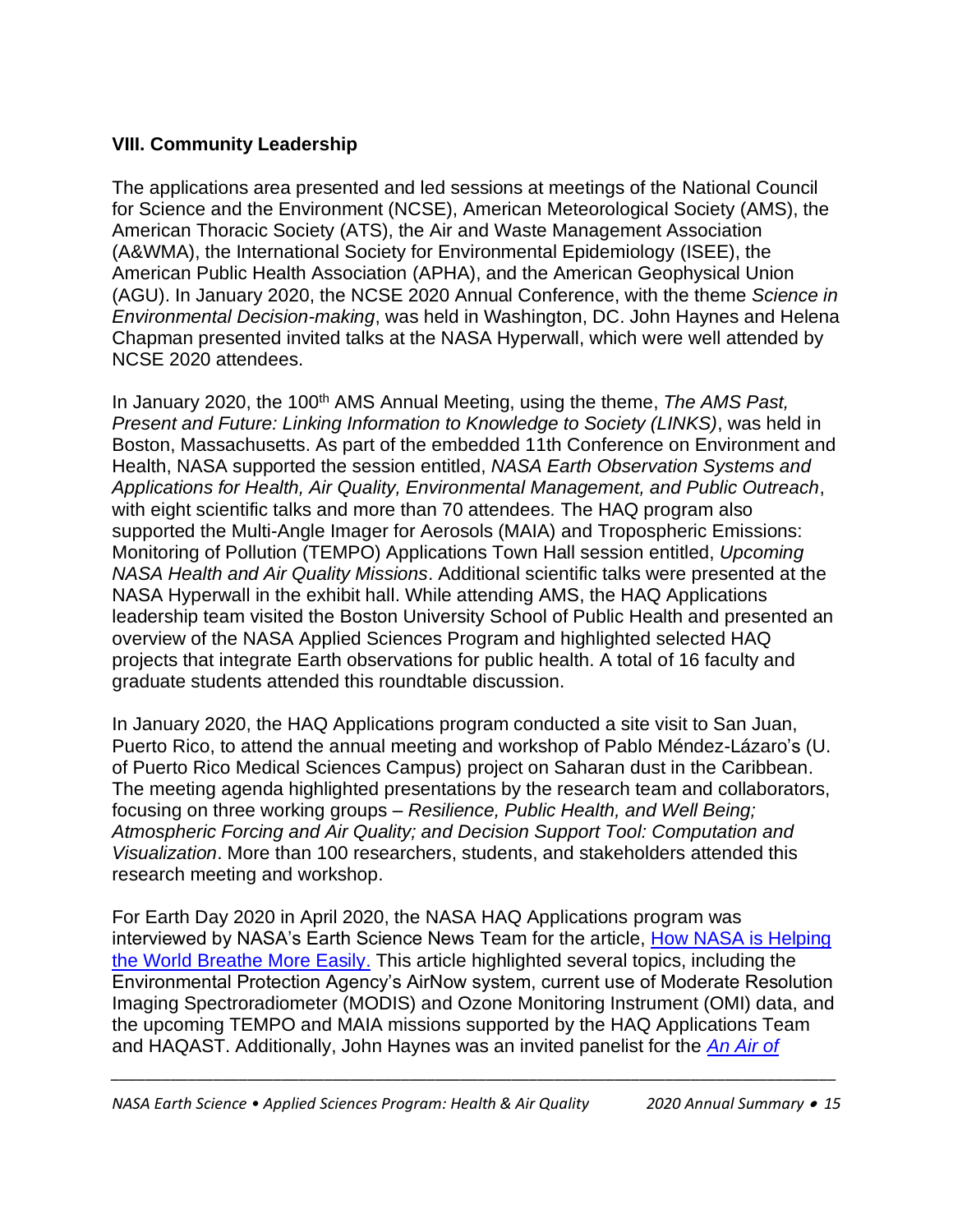*Positivity* [livestream panel,](https://www.youtube.com/watch?v=L_VLgbN0J54) supported by the Trinity College (Dublin, Ireland) and Smithsonian's Earth Optimism Summit. This event explored positive solutions to achieving healthier and cleaner air quality, with over 300 views.

For National Public Health Week in April 2020, the NASA HAQ Applications and Communications Teams shared two projects on the NASA Applied Sciences Program's [website](https://appliedsciences.nasa.gov/our-impact/news/nasa-contributes-national-public-health-week) that highlighted the valued role of citizen scientists in research applications that advance our understanding of two environmental health risks: dust storms [\(GLOBE](https://observer.globe.gov/en/home)  [Observer app\)](https://observer.globe.gov/en/home) and harmful algal blooms [\(HABscope app\)](https://habscope.gcoos.org/). These public health projects, led by Daniel Tong (George Mason U.) and Richard Stumpf (NOAA), emphasized the benefit of transdisciplinary collaborations that integrate innovative data and technology into public health applications and advance scientific understanding of our ecosystem.

In May 2020, the NASA Applied Sciences Program supported the MAIA Science Team Meeting, led by Dave Diner (Jet Propulsion Laboratory). The three-day meeting offered expert talks on various topics related to MAIA instrument development and data products, including interagency and international partnerships, speciated particulate matter (PM) filter stations, science data systems and algorithms, data validation, and target area implementation details. It also expanded on previous discussions related to MAIA scientific goals and data products, as well as opportunities to enhance end-user community networks for using MAIA observations.

Additionally, the NASA Applied Sciences Program hosted a joint [TEMPO/MAIA Joint](https://weather.msfc.nasa.gov/tempo/MAIA_TEMPO_EA_workshop.html)  [Early Adopters Virtual Workshop,](https://weather.msfc.nasa.gov/tempo/MAIA_TEMPO_EA_workshop.html) moderated by Abigail Nastan (Jet Propulsion Laboratory) and Aaron Naeger (U. of Alabama in Huntsville), with over 140 potential end-users in attendance. The workshop browsed the latest version of synthetic TEMPO data products, previewed the earliest version of MAIA aerosol and PM data products, and gathered feedback. As a result of the workshop, the TEMPO team will distribute L2 and L3 synthetic data products and consider different netCDF file structures for the "fast" synthetic data to better conform to the expected operational data product and ASCII files for health end-users. Due to the high-level of interest in MAIA-TEMPO synergistic applications, future MAIA-TEMPO joint workshops are planned to continue building on collaborations and unique applications between teams.

In May 2020, John Haynes and Helena Chapman were invited to present talks at the UN Office for Outer Space Affairs (UNOOSA)'s [Space4Health webinar.](https://www.unoosa.org/oosa/en/ourwork/space4health/2020/summary.html) Presentation topics included *Utilizing Earth Observations for Improved Air Quality and Health Decisions* and *Using Earth Observations to Strengthen One Health Collaborations*. With over 100 views, the presentations were well received and contributed to the wider discussion of health applications using space-based technologies.

NASA HAQ Applications investigators and stakeholders presented at the ARSET webinar, [An Inside Look at How NASA Measures Air Pollution,](https://appliedsciences.nasa.gov/join-mission/training/english/arset-inside-look-how-nasa-measures-air-pollution) offered in English and Spanish, which was held on May 26 and 28, 2020.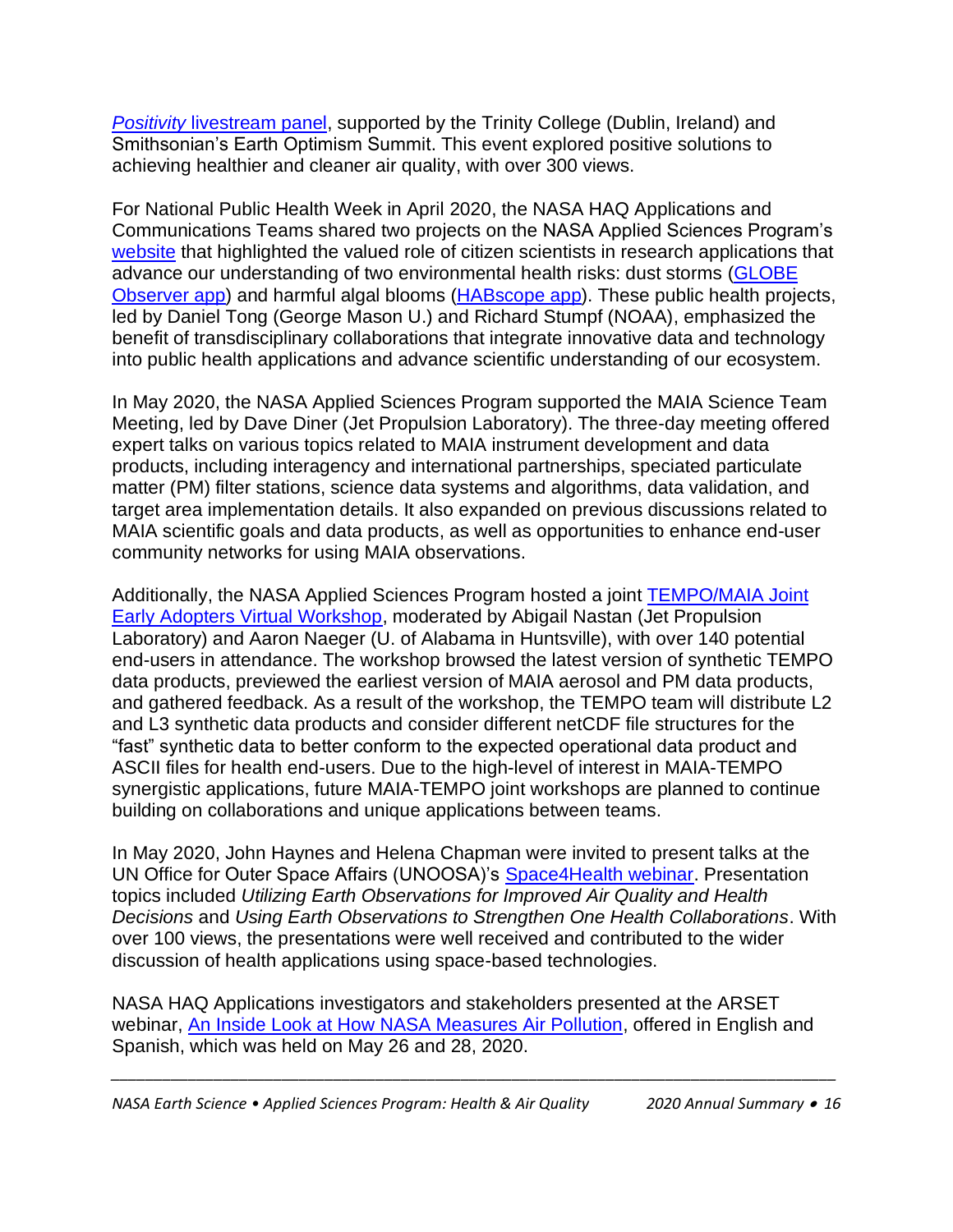In June 2020, the HAQ Applications program participated in the A&WMA 113<sup>th</sup> Annual Conference and Exhibition. The A&WMA is the most comprehensive conference on environmental technology and regulation; therefore, the program has identified A&WMA as one of the boundary organizations that will provide a bridge between applications research and air quality practitioners. The NASA HAQ Applications Team convened a session entitled, *Resolving Critical Air Quality and Health Issues from Space with NASA's Future Earth Observing Satellites*, attended by approximately 100 participants. In this session, five panelists discussed and presented NASA's satellite and sub-orbital measurements and models to address air quality and health applications. Helena Chapman also gave a presentation entitled, *One Health Collaborations: Key to Advancing Environmental Health Applications*, in the *Assessing Exposure and Health Effects* session. For promotional purposes, the NASA Communications Team prepared the web feature, [Engaging with Waste and Air Quality Stakeholders at a Virtual](https://appliedsciences.nasa.gov/our-impact/news/engaging-waste-and-air-quality-stakeholders-virtual-conference)  [Conference.](https://appliedsciences.nasa.gov/our-impact/news/engaging-waste-and-air-quality-stakeholders-virtual-conference)

For [National Mosquito Control Awareness Week 2020](https://www.mosquito.org/page/mosquitoweek) in June 2020, the NASA HAQ Applications and Communications Teams promoted a web feature on NASA's Applied Sciences Program website. This web feature, [NASA Contributes to National Mosquito](https://appliedsciences.nasa.gov/our-impact/news/nasa-contributes-national-mosquito-control-awareness-week-2020)  [Control Awareness Week 2020,](https://appliedsciences.nasa.gov/our-impact/news/nasa-contributes-national-mosquito-control-awareness-week-2020) was developed to support this campaign of the American Mosquito Control Association (AMCA). Featured HAQ projects included using ECOsystem Spaceborne Thermal Radiometer Experiment (ECOSTRESS) and Global Ecosystem Dynamics Investigation (GEDI) satellites to explore mosquito habitats, the potential transmission of Zika virus in California, developing early warning systems for human West Nile virus in South Dakota and Louisiana, and mapping malaria hotspots in the Amazon.

As a result of the COVID-19 pandemic, there has been increased attention on the One Health concept, which promotes the interconnectedness among humans, animals, and the environment. Helena Chapman was invited to present on the use of Earth observations in One Health applications at international webinars in English and Spanish. These events included the Latin American Cooperation of Advanced Networks (RedCLARA)'s [Climate and Health webinar](https://eventos.redclara.net/event/1046/) (over 130 views), the Dominican Republic's National Academy of Medicine monthly seminar series (over 430 views), the Dominican Republic's Universidad Central del Este's epidemiology and preventive medicine course (60 medical students), and the Lancet One Health Commission's webinar series on [Developing a Career in One Health: Stories from the Next Generation](https://www.med.uio.no/helsam/english/research/centres/global-health/news-and-events/events/webinar-series-one-health-reconnecting-for-our-future/developing-a-career-in-one-health-stories-from-the.html) (over 350 views).

Helena Chapman was an invited panelist for the UNOOSA Group of Friends webinar, *Space for Building Forward Better*, which was held in July 2020. She presented the talk, *Using Earth Observations in One Health Applications for Societal Benefit*, highlighting the use of Earth observation data to enhance health decision-making. This event aimed to unite experts from the United Nations (UN) and other space-based agencies to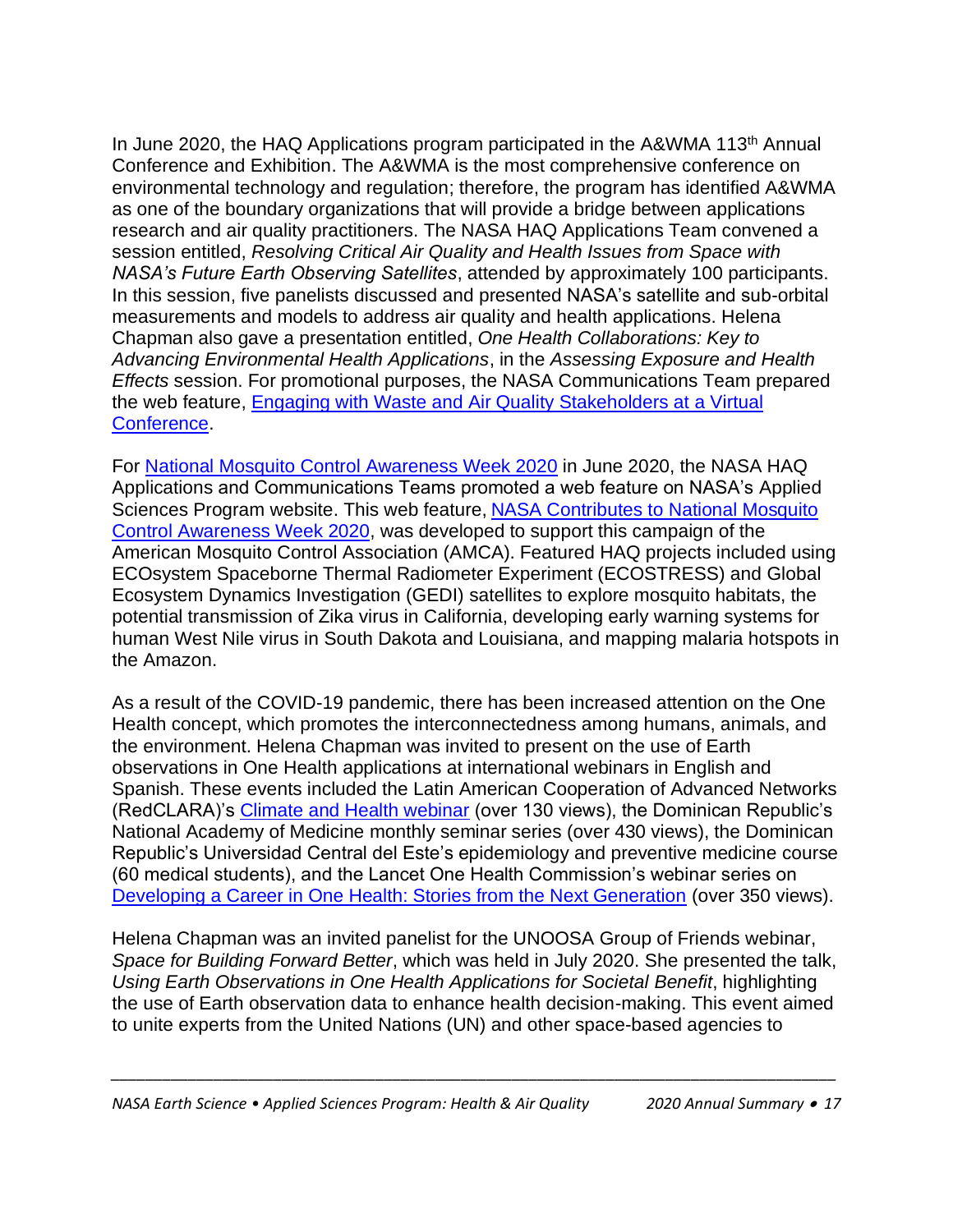discuss the role of space in disaster management and promote synergies and exchanges.

In July 2020, the NASA HAQ Applications Team presented at the International Space [University](https://www.isunet.edu/) Summer (ISU) Program 2020, with the theme, *Innovative Approaches of Utilizing Space for the Monitoring and Mitigation of the COVID-19 Crisis and for the Preparedness and Prevention of Future Pandemics.* This event had more than 90 participants from 25 countries in attendance. John Haynes presented on the panel, *Utilizing Big Data and Space for the Monitoring, Mitigation of COVID-19 and Prevention of Future Pandemics*, to over 83 participants. He stressed that NASA Earth-observing satellite data allow scientists to study environmental changes, such as fluctuations in air quality due to COVID-19 mitigation efforts and risk characterization of vector-borne diseases. He also encouraged attendees to explore the open access data from NASA and the NASA/ESA/JAXA Earth Observing Dashboard. Helena Chapman presented the talk, *How Space can Help Monitor COVID-19 and other Pandemics*, to 30 course participants. She highlighted the use of Earth observation data in global efforts to curb infectious disease transmission and enhance health decision-making.

The NASA HAQ Applications Team supported the NASA Earth Science Division (ESD)'s Seminar Series for summer interns in July 2020. John Haynes and Helena Chapman presented the talks, *Utilizing Earth Observations for Improved Air Quality and Health Decisions and Strengthened One Health Connections* and *Publishing in the Sciences,* to approximately 20 summer interns.

In July 2020, Laura Judd and team kicked off the TRacking Aerosol Convection ExpeRiment [\(TRACER-AQ\)](https://www-air.larc.nasa.gov/missions/tracer-aq/index.html) science team, currently comprised of collaborators from federal (US Department of Energy; NOAA), state (Texas Commission on Environmental Quality, TCEQ), and academic (U. of Houston, Baylor U.) institutions. For this study, NASA will deploy airborne and ground-based air quality observations in the Houston area in 2021, including over the marine environments of Galveston Bay. These measurements, linked with the dense air quality network operated by TCEQ, as well as specialized observations through TCEQ-supported research projects and TRACER partners, will provide a uniquely integrated perspective to examine local air quality challenges. Since its kickoff, this science team has met monthly.

In August 2020, the NASA Applied Sciences Program hosted [Applied Sciences Week](https://appliedsciences.nasa.gov/nasa-earth-applied-sciences-week-2020)  [2020,](https://appliedsciences.nasa.gov/nasa-earth-applied-sciences-week-2020) a four-day virtual event to learn the practical applications of NASA Earth science data by sharing global highlights from researchers and partners and interacting with early-career professionals. Sue Estes and Laura Judd invited three researchers – Daniel Tong (George Mason U.) for the Western US, Michael Wimberly (U. of Oklahoma) for the Central US, and Tabassum Insaf (New York Department of Health, DOH) for the Eastern US – to present their HAQ projects and participate in the group discussion at this event.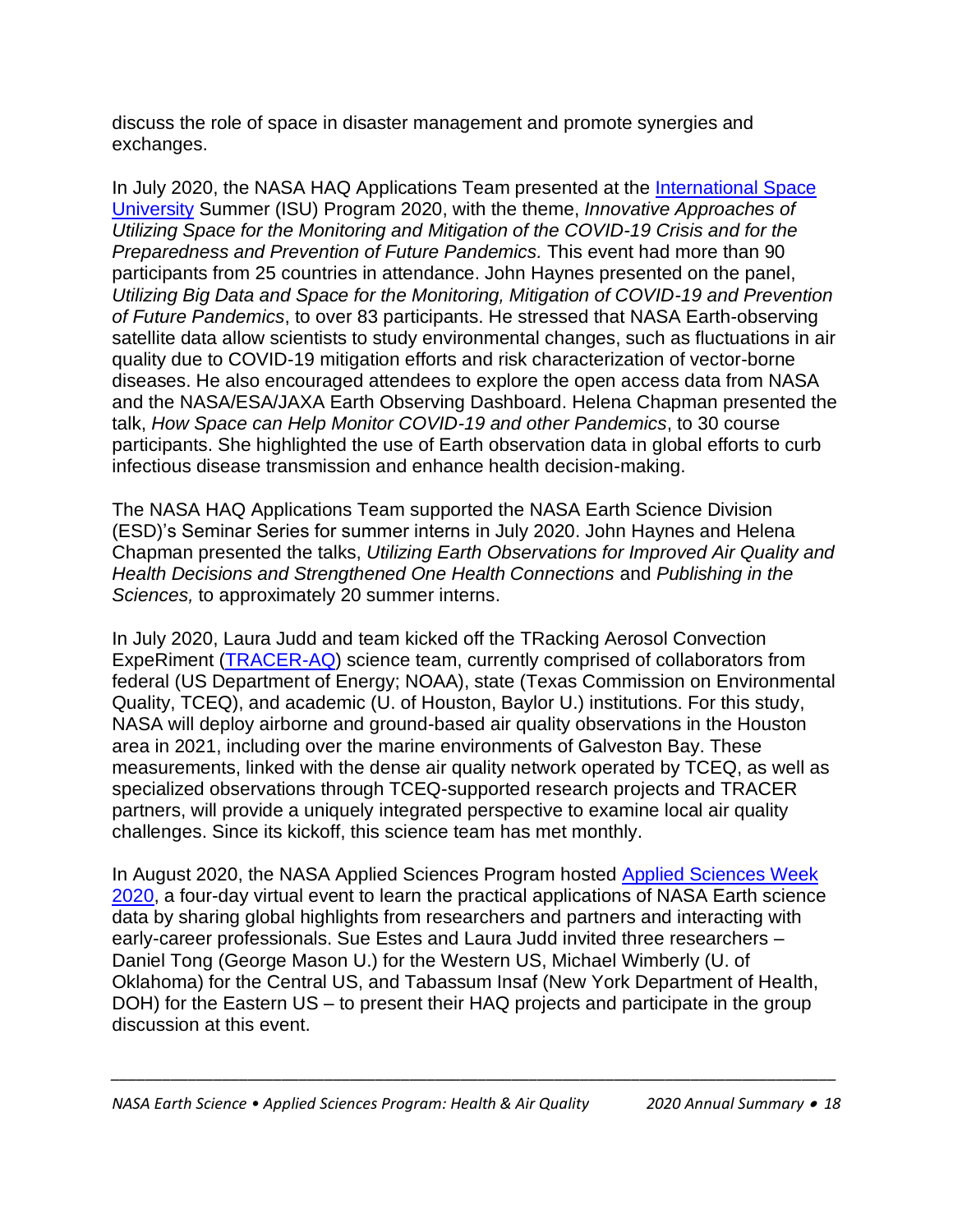In August 2020, the [NASA TEMPO Science Team Meeting](http://tempo.si.edu/presentations.html) held their [annual science](https://meeting-info.org/tempo-stm2020/)  [team meeting](https://meeting-info.org/tempo-stm2020/) virtually. The meeting included coordinated 45-minute sessions that focused on the scientific algorithm development of trace gas products, validation plans, and modeling efforts. They organized sessions that discussed the data distribution plans by the Atmospheric Science Data Center (ASDC) and anticipated use of TEMPO data for fire, agricultural, and aerosol research and applications. The fire session highlighted the importance of Geostationary Operational Environmental Satellite (GOES) – R Series and TEMPO synergy for advancing TEMPO algorithms and products. This meeting included a session devoted to TEMPO Early Adopters and was moderated by Aaron Naeger (U. of Alabama in Huntsville).

In August 2020, Helena Chapman was an invited panelist on the APHA's Public Health Education and Health Promotion's webinar, [Health Educators Leading a Way to a Post](https://www.apha.org/events-and-meetings/apha-calendar/webinar-events/2020/health-educators)  [COVID-19 World.](https://www.apha.org/events-and-meetings/apha-calendar/webinar-events/2020/health-educators) She presented the talk, *Bridging Earth and Health Science Communities during the COVID-19 Response: Focus on the One Health Approach*, to over 76 attendees.

The 32nd Annual Conference of the ISEE was held virtually in August 2020. John Haynes presented the talk, *Using NASA Earth Observations to Strengthen Air Quality Applied Research and Management*, as a panelist on the CDC's *Increasing Knowledge about Health Effects of Wildfire Smoke: A Summary of Multiagency Research Efforts to Inform Public Health Surveillance and Practice* session to an estimated 80 participants. Helena Chapman presented the e-poster, *Applying NASA Satellite Data to Examine Emerging One Health Threats: Going Beyond Traditional Epidemiologic Methods*, in the *Infection, Microbes, and Immunity* themed session.

In August 2020, Helena Chapman received the **American Veterinary Epidemiology** [Society \(](http://www.avesociety.org/)AVES) Honorary Diploma Award, as part of the Veterinary Medical Society's annual meeting to recognize career contributions and distinguished service to improve animal and human health in the spirit of One Health. As the only physician among the 10 awardees, Helena encouraged AVES members to explore opportunities to integrate satellite observations in their research and applications, where data can bridge the Earth science and health science communities and promote the One Health concept.

In September 2020, Laura Judd was an invited panelist on a virtual event to highlight three successful women in Science, Technology, Engineering, Mathematics, and Medicine (STEMM) fields from NASA Langley Research Center. This event, which was supported by [RMIT University](https://www.rmit.edu.au/) (Australia), was attended by over 300 participants, including high school students from 34 Australian schools and students of RMIT's Vocational Education and Higher Education STEMM studies program.

In September 2020, John Haynes was invited to provide an overview of the NASA Applied Sciences Program on the Centers for Disease Control and Prevention (CDC)'s One Health Federal Interagency COVID-19 Coordination Group telecon. His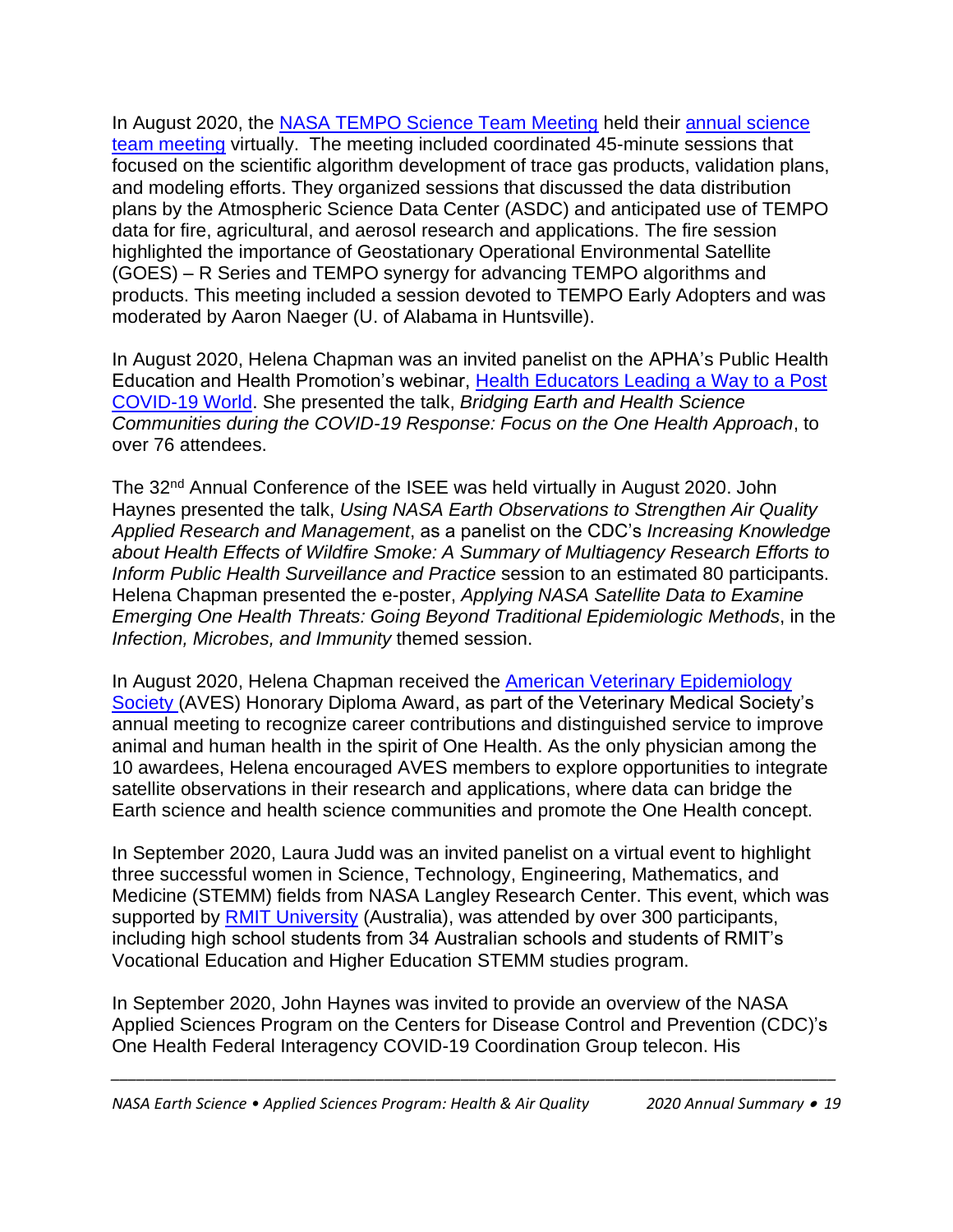presentation highlighted the use of Earth observations for public health applications to other representatives of federal agencies.

In September 2020, the [Clean Air for All: 50 Years of the Clean Air Act virtual](https://www.american.edu/spa/cep/clean-air/)  [symposium,](https://www.american.edu/spa/cep/clean-air/) hosted by the American University's Center for Environmental Policy, Center for Environmental Filmmaking, and the American Lung Association, was held to commemorate achievements since the Clean Air Act enactment. John Haynes and Susan Anenberg (George Washington U.) participated on the *Clean Air and Climate Change in the 21st Century* panel.

In September 2020, John Haynes spoke at the *Health Impacts of Food, Water and Air Resources* session of the virtual 2020 Environmental Security Summit. Hosted by the Environmental Security Working Group and the National Intelligence University, the Summit focused on health as a security issue and specifically addressed the influence of climate and other environmental factors on a range of health outcomes.

In October 2020, the Global Health Security Agenda Annual Ministerial Meeting included the side event, *Incorporating One Health into Global Security: Educating the Public and Governments*, to highlight the role of One Health in global security initiatives. In the second panel, John Haynes joined CDC and U.S. Department of Agriculture (USDA) colleagues to describe how One Health can be integrated into federal government activities and shared potential challenges, with over 75 participants in attendance.

In October 2020, Helena Chapman was invited to present on the use of Earth observations in One Health applications at international webinars in English and Spanish. These events included the [World Medical Association/Junior Doctors Network](https://www.wma.net/junior-doctors/about-us/) biannual meeting (65 attendees), Portugal's [Instituto de Medicina Molecular João Lobo](https://imm.medicina.ulisboa.pt/) [Antunes](https://imm.medicina.ulisboa.pt/) Out of the Box seminar series (75 attendees), and the Dominican Republic's [U.](https://www.ucateci.edu.do/) [Católica del Cibao](https://www.ucateci.edu.do/) Research Seminar series (25 attendees).

The NASA HAQ Applications program supported the ARSET webinar, [MODIS to VIIRS](https://appliedsciences.nasa.gov/join-mission/training/english/arset-modis-viirs-transition-air-quality-applications)  [Transition for Air Quality Applications,](https://appliedsciences.nasa.gov/join-mission/training/english/arset-modis-viirs-transition-air-quality-applications) which was held on October 22, 2020. Additionally, the article, [Getting to the Heart of the \(Particulate\) Matter: NASA's MAIA to](https://climate.nasa.gov/news/3027/getting-to-the-heart-of-the-particulate-matter/)  [Study How Particulate Matter Air Pollution Affects Our Health,](https://climate.nasa.gov/news/3027/getting-to-the-heart-of-the-particulate-matter/) by Alan Buis (Jet Propulsion Laboratory), was published on the NASA Global Climate Change website.

At the APHA Virtual Annual Meeting & Expo in October 2020, Helena Chapman presented an e-poster presentation, *Integrating Satellite Data to Strengthen One Health Surveillance of Emerging Infectious Diseases*, in the APHA Veterinary Public Health Special Primary Interest Group session. This presentation described how NASA Earthobserving satellite data have been integrated into the development of risk maps for malaria and cholera.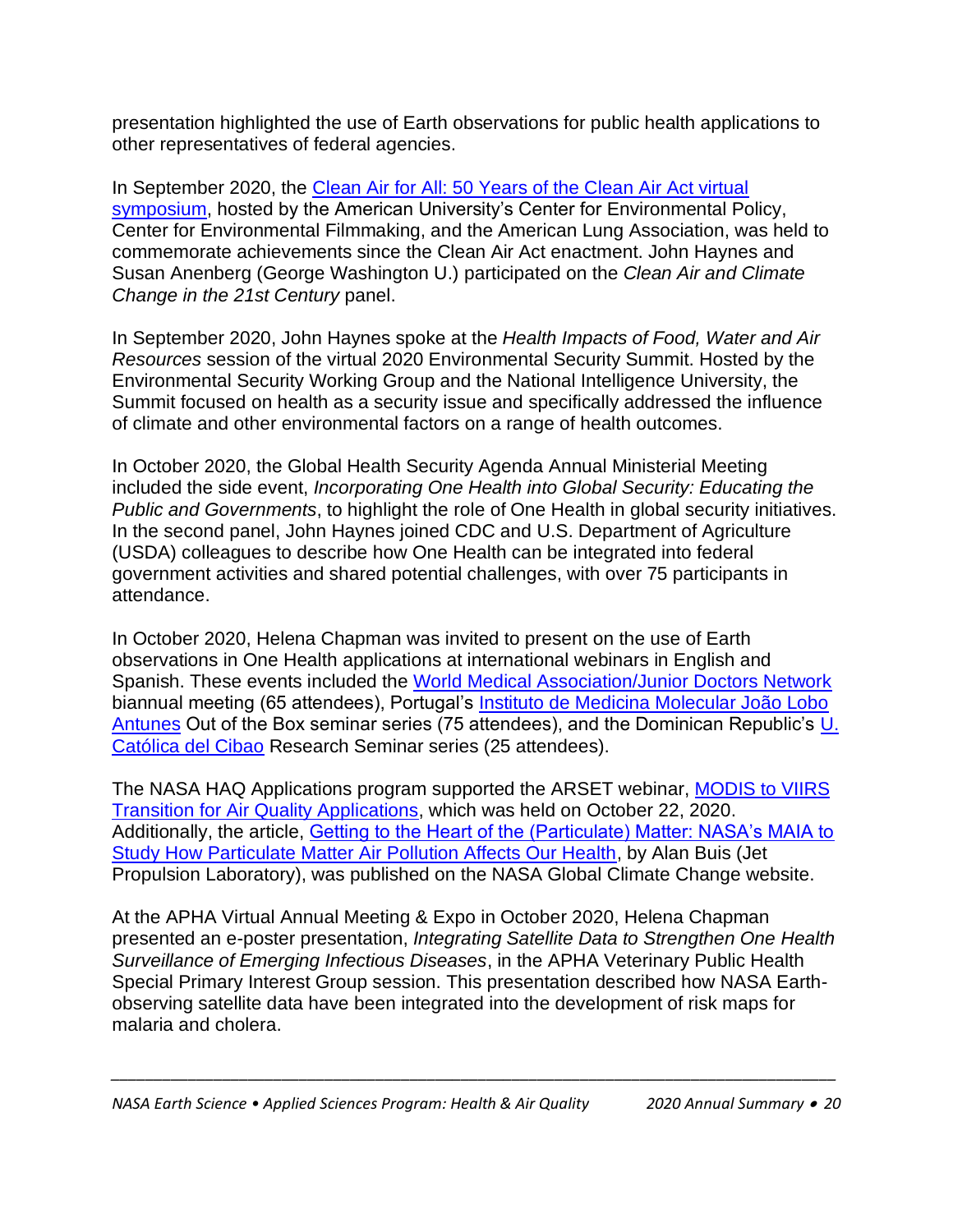In October 2020, John Haynes and Helena Chapman were invited lecturers to the Graduate Interdisciplinary Seminars in Global Infectious Diseases at the Georgetown University's Department of Microbiology & Immunology in Washington, DC. This lecture was part of continuing outreach by NASA HAQ Applications to Schools of Public Health and early-career professionals. In their talk, *Spatialization and Dynamics of COVID-19 and other Infectious and Vector-borne Diseases: Advances in Remote Sensing*, they provided an overview of the NASA Applied Sciences Program and described an array of HAQ projects that use Earth observations for public health applications.

In October 2020, John Haynes was awarded the NASA Exceptional Service Medal, and Sue Estes was awarded the NASA Exceptional Public Service Medal. These [awards](https://appliedsciences.nasa.gov/our-impact/news/2020-nasa-agency-honor-awards) recognized their outstanding performance and creative ability that demonstrated significant contributions to NASA projects, programs, and initiatives.

In November 2020, the [NASA GPM-ACCP Transport Lo](https://gpm.nasa.gov/science/meetings/2020-transportation-workshop)gistics Workshop highlighted current applications and future opportunities of NASA precipitation and cloud data products to support transport and logistical activities for aviation, maritime, roads, and highway transportation systems. At this workshop, representatives from federal and state operational agencies, private companies, and boundary organizations discussed how NASA precipitation and cloud products could be better leveraged to inform decision-making for transport and logistical operations. John Haynes provided an overview of applications of precipitation, cloud, and convection data at this workshop. As a result of this workshop, Community Working Groups were established to encourage continued dialogue, and follow-up training sessions and case studies are planned to illustrate the use of NASA data and products for decision-making activities.

For [One Health Day](https://www.onehealthcommission.org/en/events/one_health_day/) in November 2020, the NASA HAQ Applications and Communications Teams shared three projects on the NASA Applied Sciences Program [website](https://appliedsciences.nasa.gov/our-impact/news/nasas-earth-applied-sciences-program-participates-one-health-day-2020-focus-covid) that highlighted multidisciplinary collaborations between scientists and community stakeholders that are fundamental to advance our understanding of environmental factors related to COVID-19. These projects included [Understanding the](https://appliedsciences.nasa.gov/our-impact/people/ben-zaitchik-working-couch-and-tracking-coronavirus-covid-19)  [Spread of Infectious Diseases When the Seasons Change](https://appliedsciences.nasa.gov/our-impact/people/ben-zaitchik-working-couch-and-tracking-coronavirus-covid-19) (Ben Zaitchik, Johns Hopkins U.), Studying the Inconsistent [Effects of COVID-19 Social Distancing on Air](https://www.nasa.gov/feature/goddard/2020/nasa-funds-four-research-projects-on-covid-19-impacts)  [Quality in Global Cities](https://www.nasa.gov/feature/goddard/2020/nasa-funds-four-research-projects-on-covid-19-impacts) (Susan Anenberg, George Washington U.), and [Connecting Air](https://appliedsciences.nasa.gov/our-impact/story/puerto-rican-health-and-weather-experts-now-have-early-warning-system-when-saharan)  [Quality to the Health Effects of COVID-19](https://appliedsciences.nasa.gov/our-impact/story/puerto-rican-health-and-weather-experts-now-have-early-warning-system-when-saharan) (Pablo Méndez-Lázaro, U. of Puerto Rico Medical Sciences Campus). This web feature was promoted by the One Health Commission's One Health Day [global events.](https://onehealthplatform.com/content/nasas-earth-applied-sciences-program-participates-one-health-day-2020)

In November 2020, Helena Chapman was an invited panelist for the *Planetary Health and One Health Approaches to the COVID-19 Pandemic and Beyond* virtual session at the [Maryland Public Health Association's Annual Conference 2020.](https://mdpha.org/annual-conference-2020/) In her talk, she shared how COVID-19 activities have bridged the Earth and health science communities, paving a way for health professionals to contribute significantly to research and community applications. She also participated as a virtual panelist for the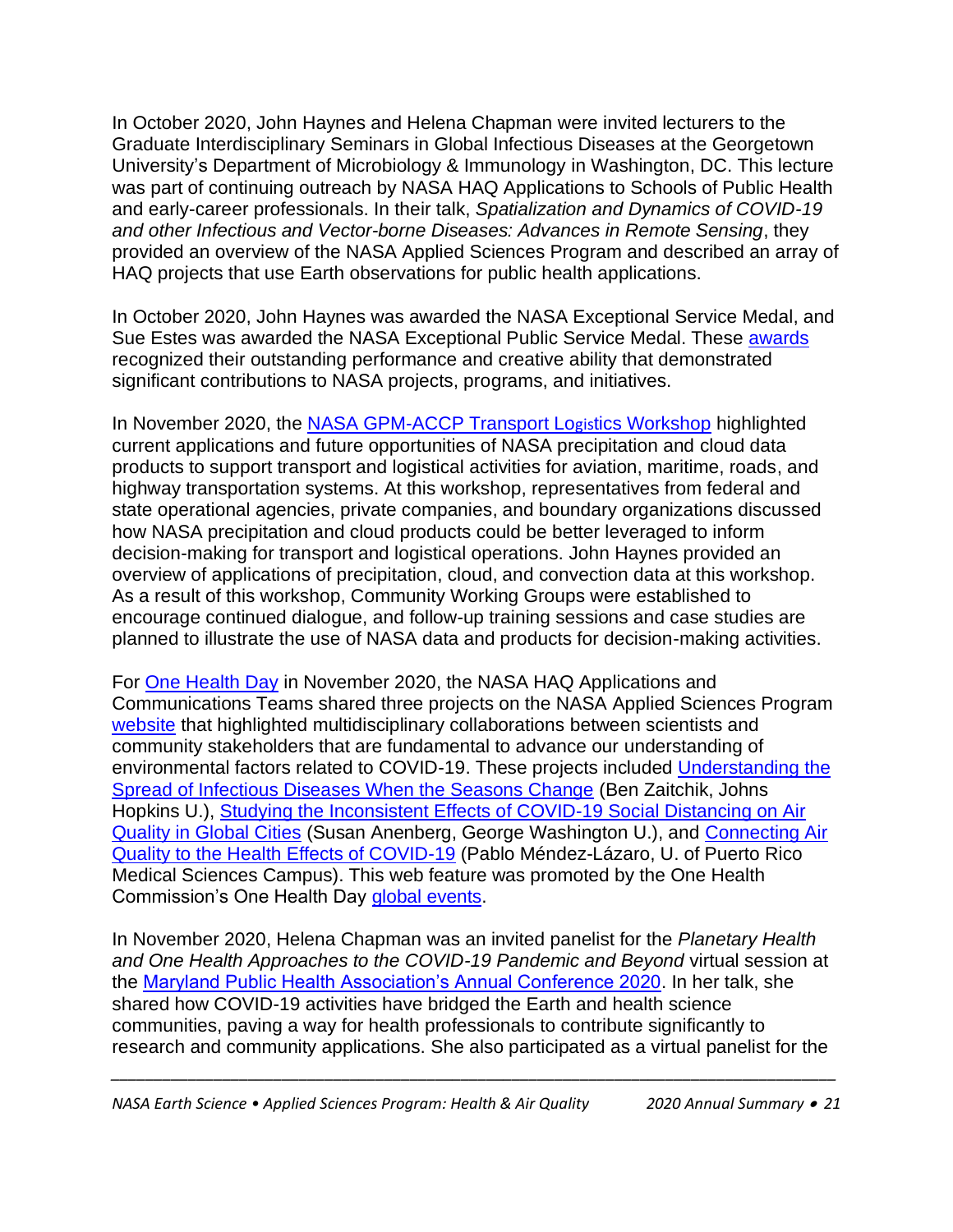*One Health Young Professional Panel Discussion*, moderated by Lt. Caitlin Cossaboom (CDC Division of High-Consequence Pathogens and Pathology). Part of the One Health Intellectual Exchange 2019 effort, this One Health course is an academic collaboration between Duke University, North Carolina State University, and the University of North Carolina.

In November 2020, the NASA Applied Sciences Program hosted the [2020 NASA](https://weather.msfc.nasa.gov/tempo/presentations.html)  [TEMPO Early Adopters Virtual Workshop](https://weather.msfc.nasa.gov/tempo/presentations.html) which was organized by Aaron Naeger (U. of Alabama in Huntsville). Over 150 participants attended to learn updates on the TEMPO mission and Early Adopters Program, synthetic data demonstrations and product developments, and an implementation plan for experiment requests using the standard and non-standard observing time of the mission. During discussion sessions, early adopters discussed advancement in HAQ applications with TEMPO, such as emission and air pollution exposure assessments, along with critical needs from future operational products and tools to improve decision-making activities. Based on participants' input, the TEMPO Early Adopters team will develop additional synthetic products and tools, including pre-launch training material, to facilitate use of operational TEMPO data and coordinate application groups in order to strategize for the observing time of TEMPO. Future workshops are planned.

In November 2020, the ISEE Annual Conference 2020 supported the MAIA Early Adopters Pre-conference Workshop through a [virtual webinar.](https://www.youtube.com/watch?v=cSJ9hLiU43o&feature=emb_logo) This workshop, moderated by Abigail Nastan (Jet Propulsion Laboratory), included presentations from John Haynes, Dave Diner (Jet Propulsion Laboratory), Jeff Walter (NASA ASDC), Sagnik Dey (Indian Institute of Technology Delhi), and Meredith Franklin (U. of Southern California).

In November 2020, the NASA Earth Observatory highlighted the article, Using Space to [Monitor Air Quality at the Surface.](https://earthobservatory.nasa.gov/blogs/fromthefield/2020/12/16/using-space-to-monitor-air-quality-at-the-surface/) Co-developed by SERVIR-Mekong, the Royal Thai Government's Pollution Control Department and SERVIR-Mekong launched the Mekong Air Quality Explorer (AQE) and the Geo-Informatics and Space Technology Development Agency (GISTDA). The AQE uses Earth observation inputs in a webbased platform that forecasts and monitors air quality in the Lower Mekong region.

The NASA HAQ Applications program supported the ARSET webinar, [Satellite Remote](https://appliedsciences.nasa.gov/join-mission/training/english/arset-satellite-remote-sensing-urban-heat-islands)  [Sensing for Urban Heat Islands,](https://appliedsciences.nasa.gov/join-mission/training/english/arset-satellite-remote-sensing-urban-heat-islands) which was held on November 10, 17, and 24, 2020. This training was held in collaboration with the National Integrated Heat Health Information System (NIHHIS) and the Global Heat Health Information Network (GHHIN).

The AGU Fall Meeting 2020 was held virtually in December 2020. As part of the GeoHealth section, the NASA HAQ Applications Team coordinated an oral and poster session, *Using NASA Satellite Data to Advance Environmental Health Applications: Impact of Changing Global Ecosystems on Human Health*. The session, which was attended by 40 individuals, featured eight scientific talks and 10 posters, including the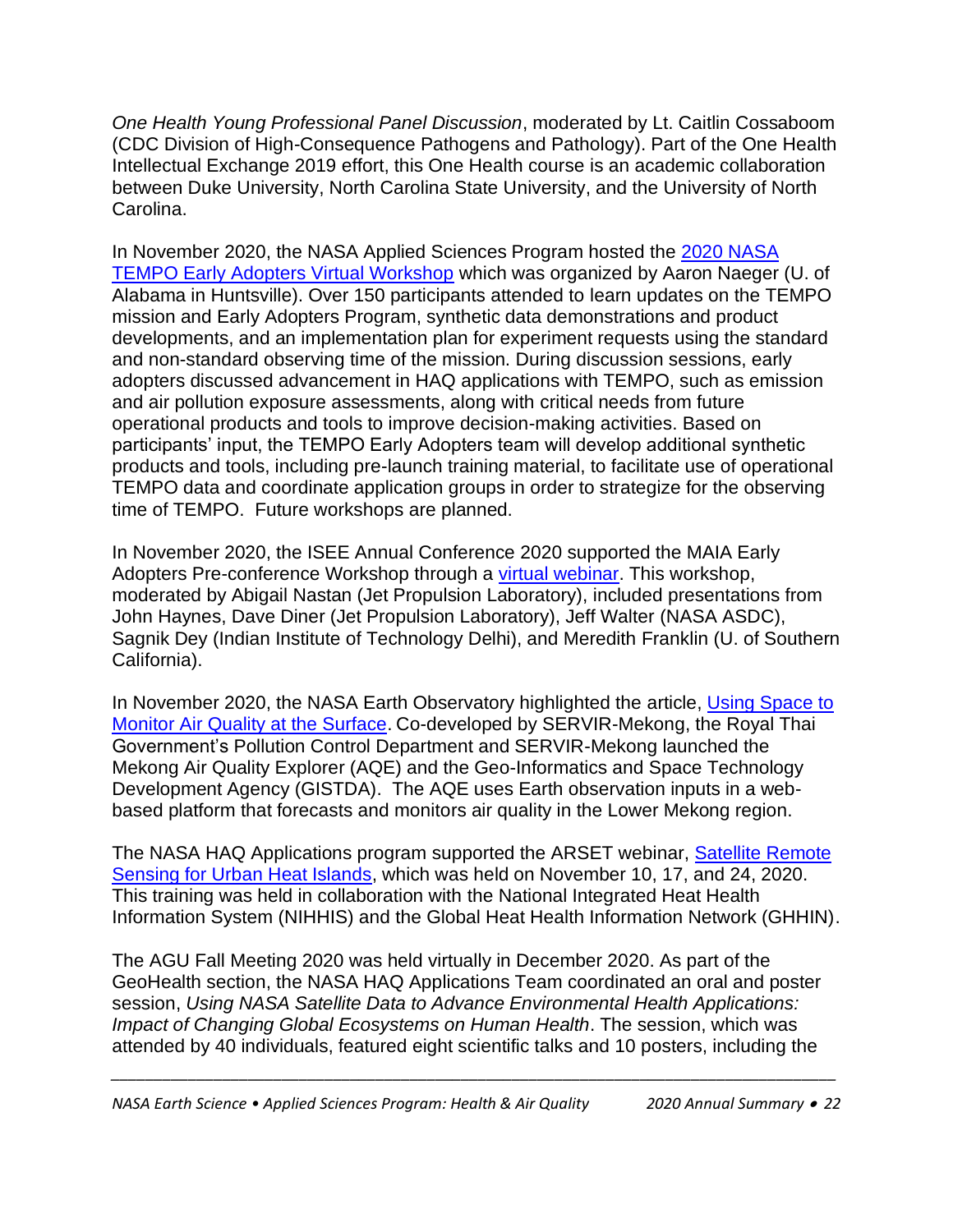HAQ poster, *A Closer Look at Earth Science Applications to Protect Population Health*. Helena Chapman also co-organized an oral session*, Impacts of Heat Stress on Infectious Disease: Drawing Biological Links Between Geoscience and Human Health I*, in the GeoHealth section. Seven invited speakers – including Josh Colston (U. of Virginia), Julia Gohlke (Virginia Polytechnic Institute & State University), and Tabassum Insaf (New York DOH) – highlighted how extreme heat events can stress physiology, influence disease transmission, and lead to adverse health impacts. Laura Judd also co-organized three oral and two poster sessions, highlighting research about *Advances in a Global Observing System for Air Quality.* Highlights from this session include, but are not limited to, preliminary results from Geostationary Environment Monitoring Spectrometer (GEMS), as well as highlights about TEMPO and MAIA applications. Additionally, Helena Chapman served as an invited panelist on the GeoHealth Early Career Panel, *Navigating a Career in GeoHealth*, where she shared her career trajectory and provided advice on interdisciplinary research and practice in Earth and health sciences. Rita Colwell (U. of Maryland, College Park) presented *Oceans, Climate, and Human Health: Lessons from Cholera for COVID-19* as a featured plenary, and the *Future of Infectious Diseases: How Earth Observations Can Help Predict the Next Pandemics* as a NASA Hyperwall talk. She was awarded the William Bowie Medal, in recognition of her outstanding contributions to fundamental Earth and space science research.

The program continued its active participation in the U.S. Global Change Research Program (USGCRP) Climate Change and Human Health Working Group (CCHHG) and CDC's One Health Federal Interagency COVID-19 Coordination Group in 2020. In February 2020, Laura Judd partnered with U.S. Environmental Protection Agency (EPA) colleagues, Rona Birnbaum and Caitlin Gould, to co-lead the CCHHG Research Workstream. This goal of this workstream is to track the state of climate and human health research supported by federal agencies. By the end of 2020, the co-leads for this workstream were developing a compendium of publicly available research related to climate change and human health, which will be shared within the CCHHG in 2021.

#### **IX. International Activities**

The Group on Earth Observations (GEO) Health and Environment Community of Practice (CoP) is a global network of governments, organizations, and observers that seeks to use environmental observations to improve health decision-making at the international, regional, country, and district levels. Throughout 2020, the GEO Health CoP continued to expand its activities, under the chairmanship of HAQ Applications Program Manager, John Haynes. The CoP hosted membership-wide telecons to discuss key topics at the nexus of Earth observations and health, ways to support the 2020-2022 GEO Work Programme, and development of a work plan to implement the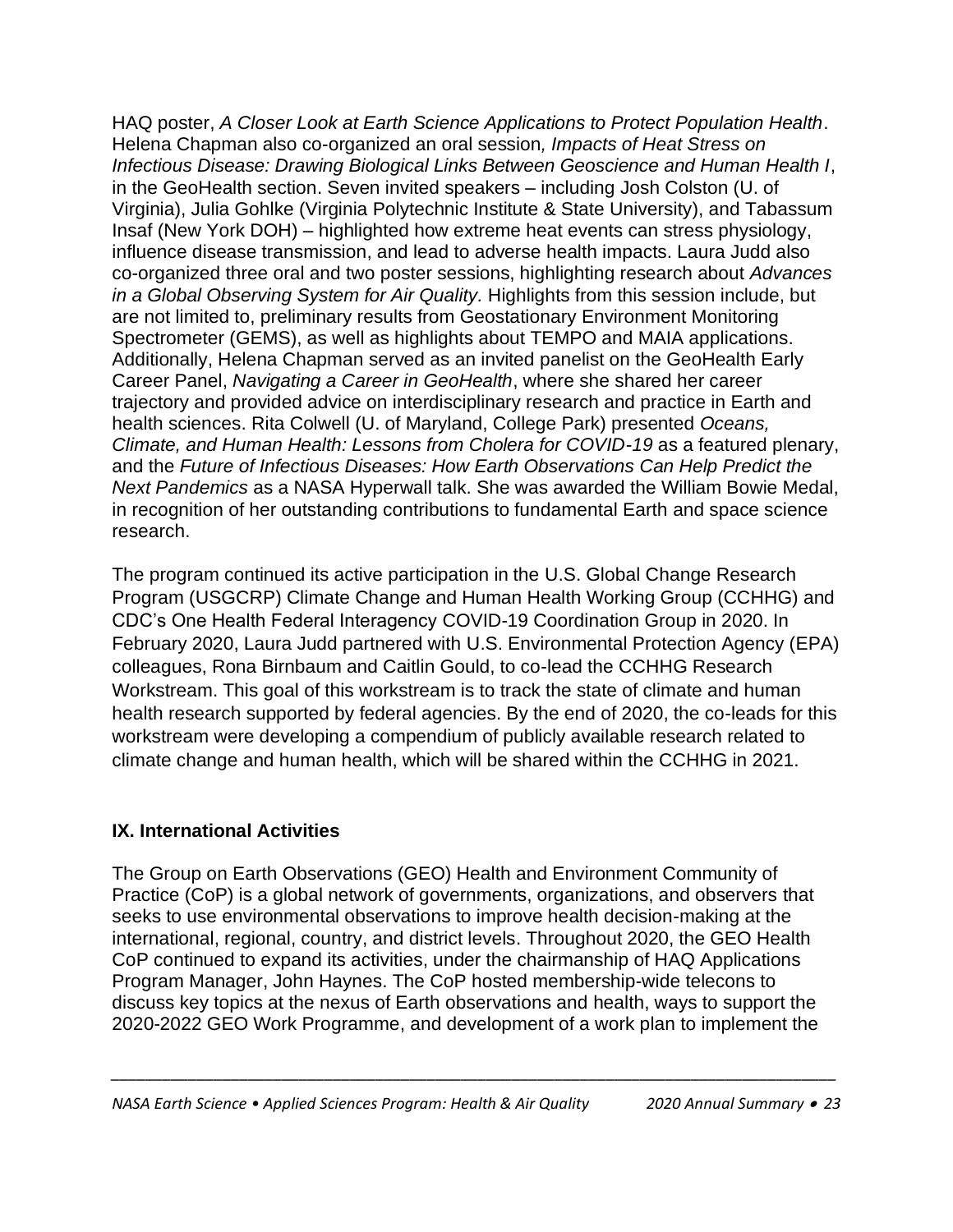2020-2022 GEO Work Programme. The CoP also expanded its [website](http://www.geohealthcop.org/) to keep the community informed of activities, news, and opportunities.

In March 2020, the GEO Health CoP held a regularly scheduled [telecon](http://www.geohealthcop.org/workshops/2019/2/13/geo-health-community-of-practice-quarterly-plenary-telecon-feb2019) to provide program and project updates as well as coordinate the next steps of the GEO Health CoP work plan. This work plan supports GEO efforts and advances development of the [EO4HEALTH](https://www.earthobservations.org/activity.php?id=143) Initiative. At this meeting, Josh Colston (U. of Virginia) presented a brief update on the NIH grant, [Global Geospatial Mapping and Modeling of Household-level](https://projectreporter.nih.gov/project_info_description.cfm?aid=9958800&icde=49187459&ddparam=&ddvalue=&ddsub=&cr=1&csb=default&cs=ASC&pball=)  [Covariates of Infectious Disease Transmission and Child Health.](https://projectreporter.nih.gov/project_info_description.cfm?aid=9958800&icde=49187459&ddparam=&ddvalue=&ddsub=&cr=1&csb=default&cs=ASC&pball=) John Haynes moderated a dialogue on current CoP activities and updates related to the ongoing COVID-19 pandemic. A total of 45 participants, representing different agencies in public and private sectors, participated on the telecon.

Notably, due to the COVID-19 pandemic, the GEO Health CoP was strategically placed to leverage expertise across sectors and geographies and share Earth observation data, tools, and knowledge to support COVID-19 responses. Beginning in March 2020, John Haynes and Helena Chapman coordinated [weekly community teleconferences](http://www.geohealthcop.org/covid19-telecons) to offer CoP members an opportunity to discuss how satellite data can advance understanding of the direct and indirect impacts of COVID-19 transmission on human, animal, and environmental health. Topics have included air and water quality, disaster preparedness and management, environmental determinants and seasonality, and One Health and zoonotic disease transmission. Through these teleconferences, professional networks have expanded through small-group discussions on related topics to support global research applications. As each teleconference has engaged 40 to 120 participants, new GEO Health CoP members have joined and presented their research applications and community initiatives to the wider community. To showcase these efforts, Helena Chapman prepared a brief article, *Using Earth Observations for COVID-19 Response Efforts*, for the APHA Veterinary Public Health's *One Health Newsletter*  [\(Summer Issue 2020\)](https://bit.ly/VPHJul2020).

Throughout 2020, [Small Work Groups](http://www.geohealthcop.org/small-work-groups) served as essential networking tools for CoP members. The leads and members of these five groups – Heat (Ben Zaitchik, John Hopkins U.); Infectious Diseases (Antar Jutla, U. of Florida); Air Quality, Wildfires, and Respiratory Health (Tatiana Loboda, U. of Maryland, College Park); Food Security and Safety (Dorian Janney, NASA GSFC/GPM); and Health Care Infrastructure (John Balbus, NIEHS; Andreas Skouloudis, iSteep.org) – leveraged expertise with CoP members to provide scientific and technical expertise on selected health-related topics for specific project tasks, projects, and activities. To promote these groups, the leadership team prepared the article, *[Small Work Groups of the GEO Health](https://earthobservations.org/geo_blog_obs.php?id=482)  [Community of Practice](https://earthobservations.org/geo_blog_obs.php?id=482)*, for the GEO community blog.

In June 2020, the NASA HAQ Applications Team participated in the [GEO Virtual](http://www.earthobservations.org/symposium2020.php)  [Symposium 2020,](http://www.earthobservations.org/symposium2020.php) with over 1,600 registered participants. This symposium highlighted the GEO Work Programme activities, initiatives, and flagships, sharing updates and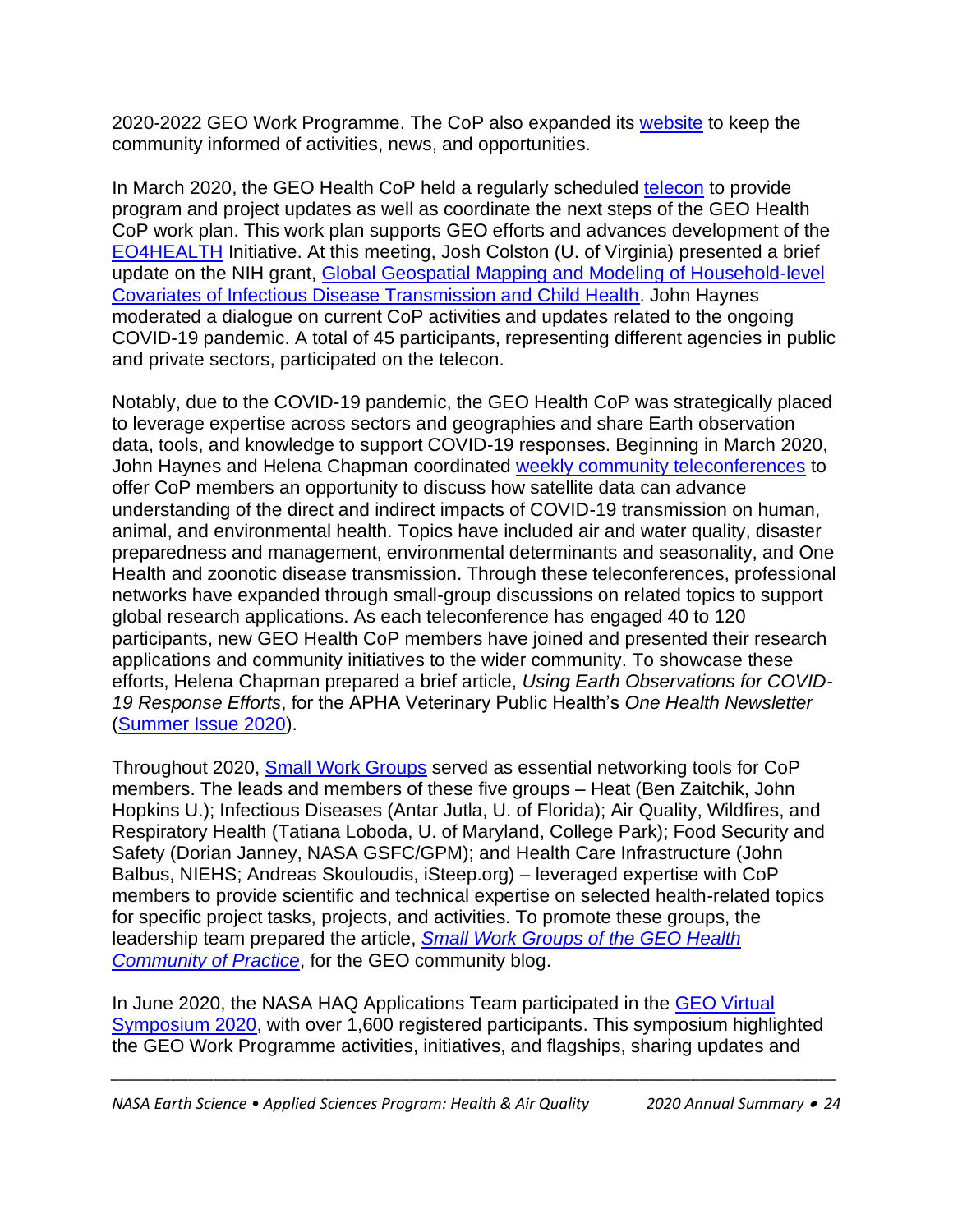plans to enhance the use of Earth observation data for sustainable development. It also served as a professional networking event, connecting GEO members across agencies and institutions, disciplines, and geographic regions. A total of 14 sessions had prerecorded presentations with interactive Q&A sessions, including leveraging advanced technologies, capacity development, monitoring essential variables, and regional GEOs. The **Earth Observations for COVID-19 Response and Recovery** session – facilitated by John Haynes, Juli Trtanj (NOAA), Astrid-Christina Koch (European Commission), and Helena Chapman – coordinated a "world tour", where seven panelists from across geographic regions shared preliminary findings on how climatological, environmental, and meteorological factors had influenced COVID-19 transmission to date, noting the lockdown restrictions implemented across countries. This virtual symposium promoted multidisciplinary collaborations that connected experts, promoted the use of innovative approaches, and aligned agendas to meet global objectives.

The GEO Health CoP supported the tri-agency collaboration – NASA, European Space Agency (ESA), and Japan Aerospace Exploration Agency (JAXA) – to develop the [COVID-19 Earth Observation Dashboard.](https://eodashboard.org/) This web platform integrated relevant Earth observation data, technical knowledge, and expertise of three partner agencies to investigate how social distancing measures and regional shelter-in-place guidelines have affected Earth's air, land, and water. Notably, NASA prepared the web feature on this open access data resource, [NASA, Partner Space Agencies Amass Global View of](https://www.nasa.gov/press-release/nasa-partner-space-agencies-amass-global-view-of-covid-19-impacts)  [COVID-19 Impacts,](https://www.nasa.gov/press-release/nasa-partner-space-agencies-amass-global-view-of-covid-19-impacts) to showcase this robust global collaboration.

In July 2020, Juli Trtanj and Helena Chapman facilitated the U.S. GEO Booth for the EO4HEALTH Initiative at the [Esri User Conference 2020.](https://www.esri.com/en-us/about/events/uc/save-date) They provided an overview of the topics presented at the GEO Virtual Symposium 2020 and facilitated an open discussion with attendees.

In August 2020, several GEO Health CoP members joined the Scientific Committee of the three-day international [Climatological, Meteorological, and Environmental Factors in](https://public.wmo.int/en/events/meetings/covid-19-symposium)  [the COVID-19 Pandemic](https://public.wmo.int/en/events/meetings/covid-19-symposium) virtual symposium, supported by the World Meteorological Organization (WMO) and endorsed by GEO. After this event, an Outcomes [Statement](https://public.wmo.int/en/events/meetings/covid-19-symposium/outcomes) was widely disseminated among the scientific community as a benchmark on the current state of knowledge concerning connections between environmental factors and COVID-19.

In September 2020, more than 800 participants attended virtual sessions of the [AmeriGEOSS Symposium 2020.](https://www.amerigeoss.org/) Using the theme, *Bridging the Divide: Better Together: Geospatial Information for Decision Making in the Americas*, the symposium aimed to identify synergies and priorities using Earth observation data that can strengthen regional collaborations. Sessions provided an opportunity to identify challenges and share approaches to enhance communication, strengthen capacity building, and identify knowledge gaps for end-user communities. Notably, health was adopted as a fifth focus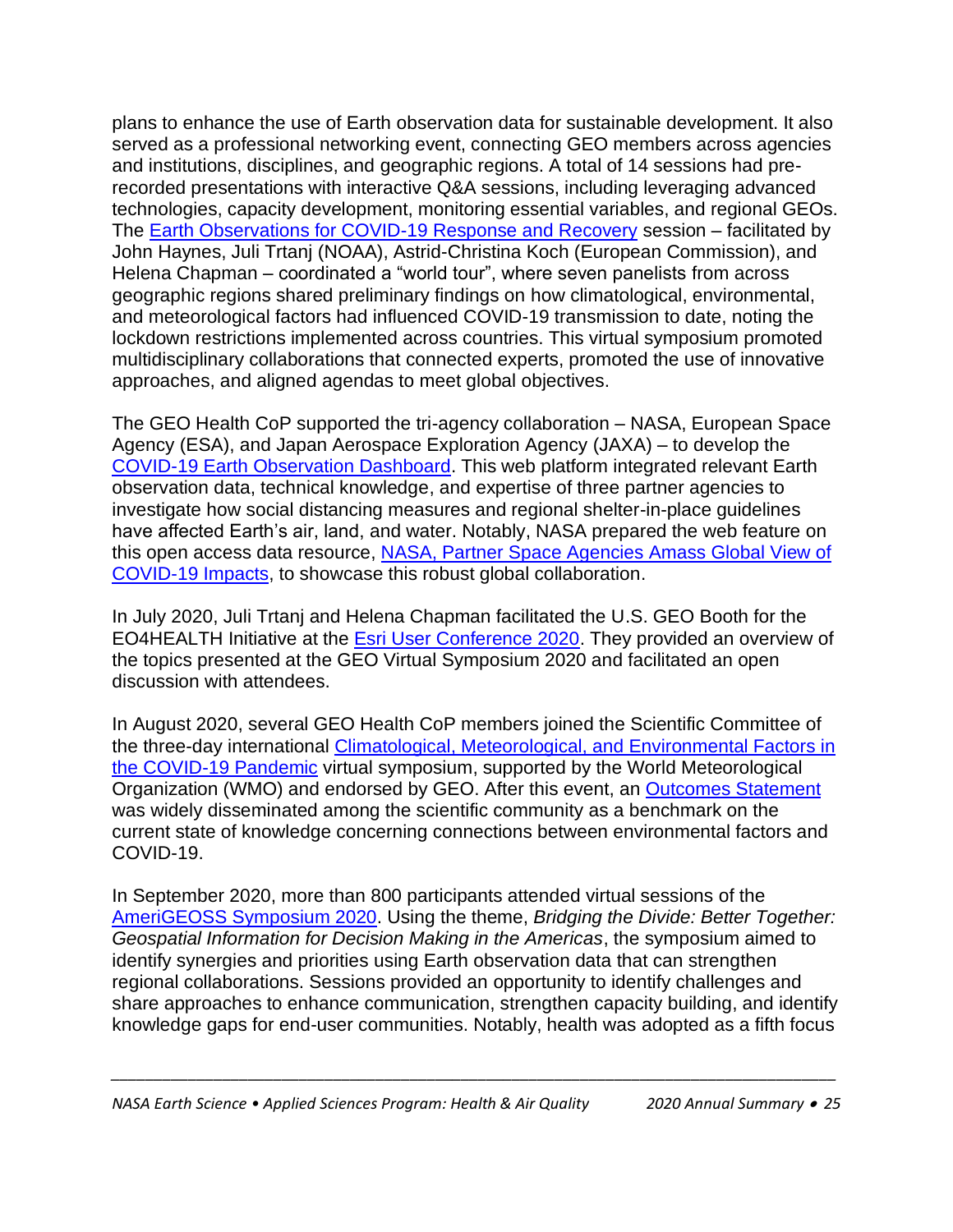area, following biodiversity and ecosystem sustainability, disaster resilience, food security, and sustainable agriculture, and water resources management.

World Space Week 2020 was held in October 2020. John Haynes and Helena Chapman presented invited talks at the [Australian Space Health Symposium,](https://adastravita.com/space-health-symposium/) as a result of discussions held during the GEO Health CoP telecons. They presented talks on *Satellite Applications for Health Decision-making*, highlighting the use of Earth observations to inform health and air quality management and enhance public health surveillance. Over 45 people were in attendance. Helena Chapman also presented an invited talk in Spanish, *EO4HEALTH and GEO Health CoP: Using Earth Observation*  Data to Inform Health Decision-making, at the Paraguay Space Agency's 4th Space [Conference of Paraguay.](https://www.youtube.com/watch?v=FFOzcrQV98o)

In November 2020, John Haynes and Juli Trtanj (NOAA) presented the invited talk, *GEO Health CoP and EO4Health Initiative: A Global Framework for Improving Health Decisions*, at the [New Space Korea 2020: Uplift Conference.](https://www.newspace-korea.kr/#about)

In November 2020, the [GEO Plenary 2020](https://earthobservations.org/geoweek2020.php) was held virtually with pre-recorded and live sessions. This event aimed to highlight initiatives from GEO members, participating organizations, and associates in a series of live discussions and interactive content as well as implement the Canberra Declaration. The [GEO 2020 Highlights Report](https://www.geohighlightsreport2020.org/) provided major highlights and updates to the GEO Work Programme activities, including the GEO Community's Response to COVID-19.

In December 2020, the GEO Health CoP and the American Geophysical Union (AGU) partnered to hold the [GEO Health CoP Meeting at AGU Virtual Fall Meeting 2020.](http://www.geohealthcop.org/workshops/2020/12/15/geo-health-cop-agu2020) Presenters included experts from the GEO Secretariat Team (Steven Ramage), AmeriGEO (Angelica Gutierrez), AGU (Mark Shimamoto), WMO (Joy Shumake-Guillemot), NASA (John Haynes), NOAA (Juli Trtanj), and Rensselaer Polytechnical Institute (Kathy Fontaine, Thilanka Munasinghe). [Project updates](http://www.geohealthcop.org/eo4health) were provided by Gina Tsarouchi (HR Wallingford), Antarpreet Jutla (U. of Florida), Tatiana Loboda (U. of Maryland, College Park), John Malone and Moara Rodgers (Louisiana State U./A&M College), and Ben Zaitchik (John Hopkins U.). [Small Work Group](http://www.geohealthcop.org/small-work-groups) leads offered updates on leveraging expertise with CoP members. With over 75 attendees, this meeting provided an opportunity for Earth and health scientists to describe key international projects and updates, enhance professional networks, and discuss priority focus areas that advance GEO/AGU efforts. It also allowed active engagement for the review of the GEO Health CoP Goals and Small Work Group activities, which support the 2020-2022 GEO Work Programme and further development of the GEO EO4HEALTH Initiative.

The NASA Applied Sciences Program issued a solicitation to support the 2020-2022 GEO Work Programme through Research Opportunities in Space and Earth Sciences (ROSES) 2016. This solicitation included a section targeting the [EO4HEALTH](http://www.geohealthcop.org/eo4health) Initiative.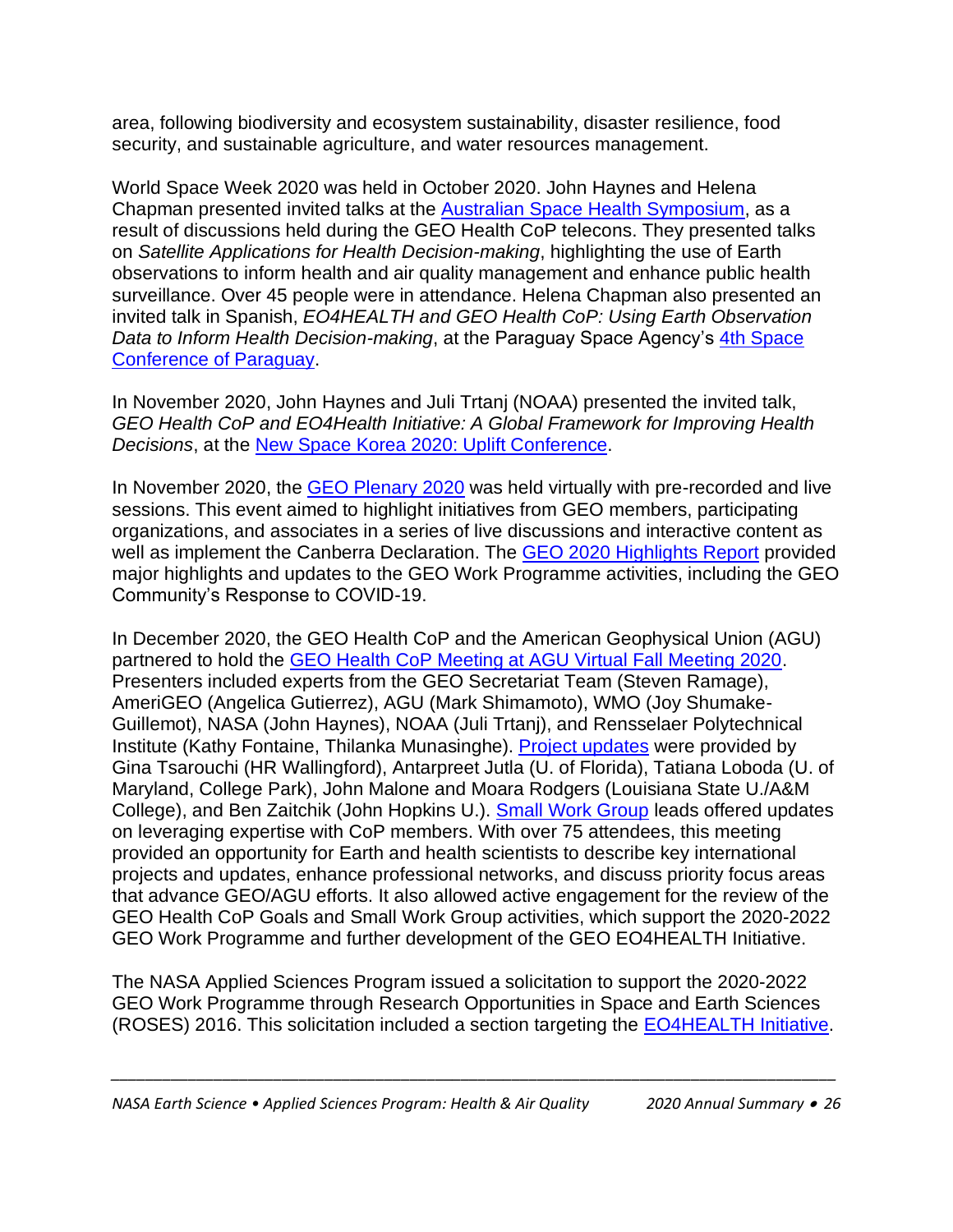Awards from this solicitation were announced in October 2017 for a three-year period of performance. In 2020, the following key accomplishments were noted for these projects:

- A project led by Antarpreet Jutla (U. of Florida) has integrated satellite data systems into the weekly time step for the epidemic and endemic models of cholera for Africa. The team is collaborating with the United Kingdom Department for International Development (UK-DFID), UNICEF, and AfriGEO. In 2020, the team tested the cholera trigger model in India, Syria, Yemen, and Sudan and produced cholera risk maps along coastal regions. The team is confident that these risk maps are ready to be integrated into health decision-making processes of these four countries. To date, since the model has successfully guided decision-making activities in Yemen, the team is working to integrate the cholera transmission model into the surveillance system, to enable scenarios on how cholera may be spread in the general population which will subsequently guide decision-making activities. This project was highlighted on NASA Earth Observatory web features in July 2020 (Of [Mosquitoes and Models: Tracking Disease by Satellite\)](https://earthobservatory.nasa.gov/features/disease-vector) and August 2020 [\(Predicting Cholera Risk in Yemen\)](https://earthobservatory.nasa.gov/images/147101/predicting-cholera-risk-in-yemen).
- A project led by Tatiana Loboda (U. of Maryland, College Park) has merged Earth observations of environmental conditions with population exposure and vulnerability status to assemble and execute the full-scale model of the Myanmar Malaria Early Warning System (MMEWS). The team is collaborating with Duke U. and Duke Global Health Institute in Myanmar. In 2020, the team has implemented the Malaria Burden Potential model of the MMEWS at spatial (30m) and temporal (8-day) resolutions and completed historical runs (2017-2018) to compare with available reports of malaria prevalence across Myanmar. The team continues to engage with stakeholders to refine the reporting system and ensure overall performance. With international travel restrictions, limited communication with Myanmar government officials, and collaborators reassigned to COVID-19 response efforts, scheduled site visits and training activities are on hold. The team will request a no-cost extension to finalize the operationalization of MMEWS. This project was highlighted on a NASA web feature in June 2020 [\(Gathering On-the-Ground Data with](https://appliedsciences.nasa.gov/our-impact/people/gathering-ground-data-tatiana-loboda)  [Tatiana Loboda\)](https://appliedsciences.nasa.gov/our-impact/people/gathering-ground-data-tatiana-loboda).
- A project led by Jack Malone (Louisiana State U.) has used NASA satellite data (e.g. ECOsystem Spaceborne Thermal Radiometer Experiment on Space Station, ECOSTRESS and Soil Moisture Active Passive, SMAP), geographic information systems, and ecological niche modeling to develop geospatial models and risk maps on visceral leishmaniasis for Sao Paulo and Bahia states (Brazil). The team is collaborating with Sao Paulo State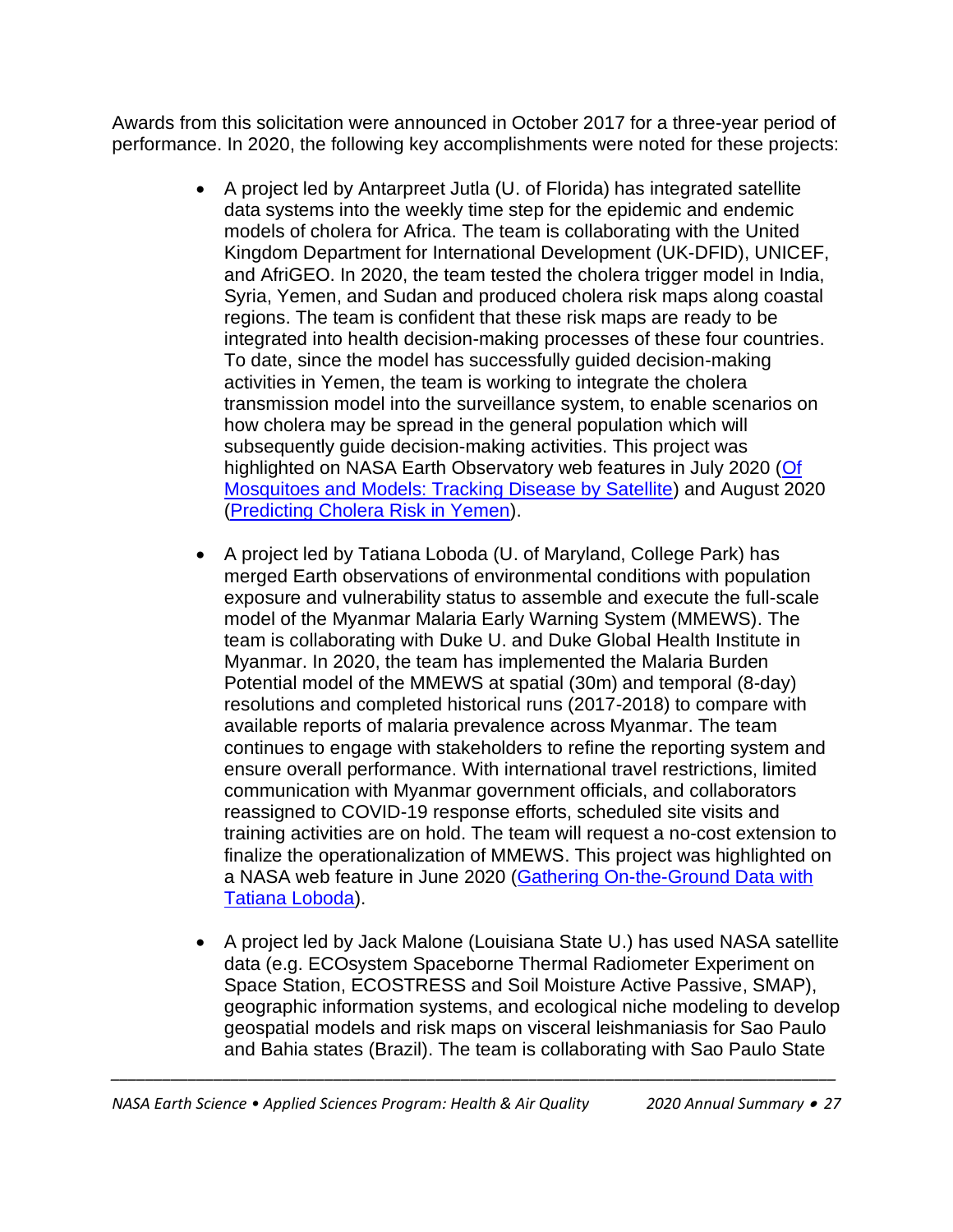University, Adolfo Lutz Institute, Federal University of Bahía, University of Antioquia, Federal University of Uberlandia, and Butantan Institute. In 2020, models assimilating SMAP data showed similar eco-epidemiological patterns of visceral leishmaniasis and vector distribution in Sao Paulo and Bahia states, as compared to WorldClim Version 2 models based on temperature maximum/minimum, precipitation, and water budget (precipitation-potential evapotranspiration). These findings indicate that SMAP data on soil moisture can enhance models calculated from classical thermal and precipitation climate station data to assess risk of visceral leishmaniasis and guide control program interventions.

• A project led by Ben Zaitchik (Johns Hopkins U.) has integrated climatological, hydrological, ecological, and human behavioral data to develop statistical models of high-impact gastrointestinal infectious diseases, at global gastrointestinal disease study sites. The team is collaborating with Johns Hopkins University and Brigham Young University. In 2020, the team has developed and integrated risk maps for target diseases (e.g. shigella, rotavirus) on the visualization platform, and shared results with end-user disease control partners. Feedback received from end-users has indicated the potential value of the information and provided a foundation for improvement. This project is highlighted in the *International Journal of Environmental Research and Public Health* manuscript [\(Pathogen-Specific Impacts of the 2011–2012 La Niña-](https://www.mdpi.com/1660-4601/17/2/487)[Associated Floods on Enteric Infections in the MAL-ED Peru Cohort: A](https://www.mdpi.com/1660-4601/17/2/487)  [Comparative Interrupted Time Series Analysis\)](https://www.mdpi.com/1660-4601/17/2/487).

The leadership team has continued its active participation and contribution to the monthly U.S. GEO and Americas Caucus meetings in 2020. They have provided regular updates on the GEO Health CoP and EO4HEALTH Initiative, including highlights from teleconferences, EO4HEALTH research projects, and small work group activities.

#### **X. Looking Ahead**

2021 will be a year of continued challenges as the COVID-19 pandemic continues, but with hope emerging as vaccine distribution is expanded. During 2021 and beyond, the HAQ Applications program will continue to support the agency's response to the pandemic, while looking for new and innovative opportunities in the health and air quality communities. The program will expand and grow its relationship with current and future relevant NASA missions and designated observables, as well as field and Earth Venture (EV) campaigns, including the TRACER-AQ field campaign in Summer 2021. The program looks forward to the launch of the new HAQAST in February and March 2021, with selection of the first round of HAQAST tiger teams in Summer 2021.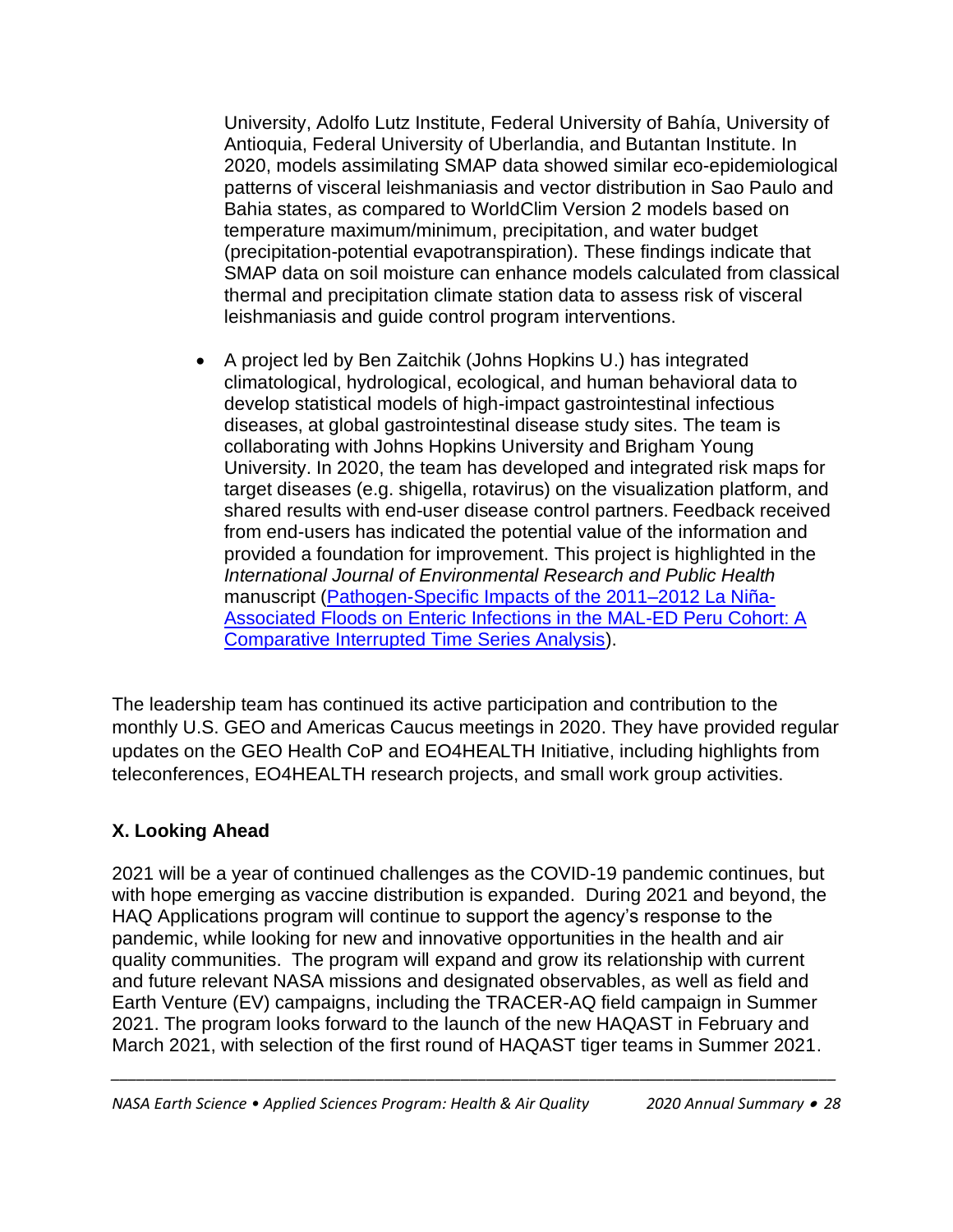The program also plans to release an open solicitation to seek new three-year applications projects as part of ROSES 2021 in February 2021. Selections are expected to be announced in October 2021.

In 2021, HAQ Applications program personnel plan to participate in relevant sessions of the AMS Annual Meeting, the AMCA Annual Meeting, the Association of Schools & Programs of Public Health (ASPPH) Annual Meeting, the ATS Annual Meeting, the A&WMA Annual Meeting, the APHA Annual Meeting, and the AGU Fall Meeting.

The program will continue to engage schools of Public Health at various venues throughout the year to inform students and faculty of NASA Earth Science capabilities and discuss opportunities for future collaborations. In 2021, a special emphasis will be placed on outreach to minority serving institutions and underrepresented communities.

The program will keep abreast of studies and opportunities related to Program of Record missions (e.g., Plankton, Aerosol, Clouds, ocean Ecosystem [PACE]) and Designated Observables outlined in the *Decadal Survey for Earth Science and Applications from Space*, of the National Academies of Sciences, Engineering and Medicine, released in January 2018. The Decadal Survey identified Aerosols (A) and Clouds, Convection and Precipitation (CCP) as high priority Designated Observables to be addressed, which are particularly relevant to this program. The ACCP missions are expected to move into pre-phase A in 2021, with additional applications workshops planned to engage the community and solicit mission input and feedback. Additionally, the program is active in applications planning and early adopter activities for the upcoming TEMPO Earth Venture mission, the MAIA Earth Venture mission, and the GeoCarb mission.

The program will continue to examine "grand challenges" to the community—particularly those outlined in the Decadal Survey—in collaboration with the NASA Earth Science Research and Analysis Program. For example, obtaining accurate ground-level aerosol and constituent measurements from remotely-sensed columnar values are a critical challenge. While progress has been made in this area, thanks to investments in algorithm development and targeted field campaigns, large discrepancies remain. Ozone is a key issue in this regard; measurements of aerosols over land areas with high albedo also have large errors. Even developed countries, such as the U.S., have relatively sparse ground-level aerosol networks and remotely-sensed observations provide critical data to fill coverage gaps. Developing countries have even fewer ground sensors, and sometimes none at all. Boundary layer processes are critical to air quality forecasts, as this is where people live and breathe. Satellite observations for air quality will be increasingly vital in the coming years. The launch of TEMPO in 2022, along with its Korean (Geostationary Environment Monitoring Spectrometer [GEMS]) and European (Copernicus-Sentinel-4) constellation partners, will allow unprecedented high temporal and spatial resolution measurements of tropospheric ozone, aerosols, and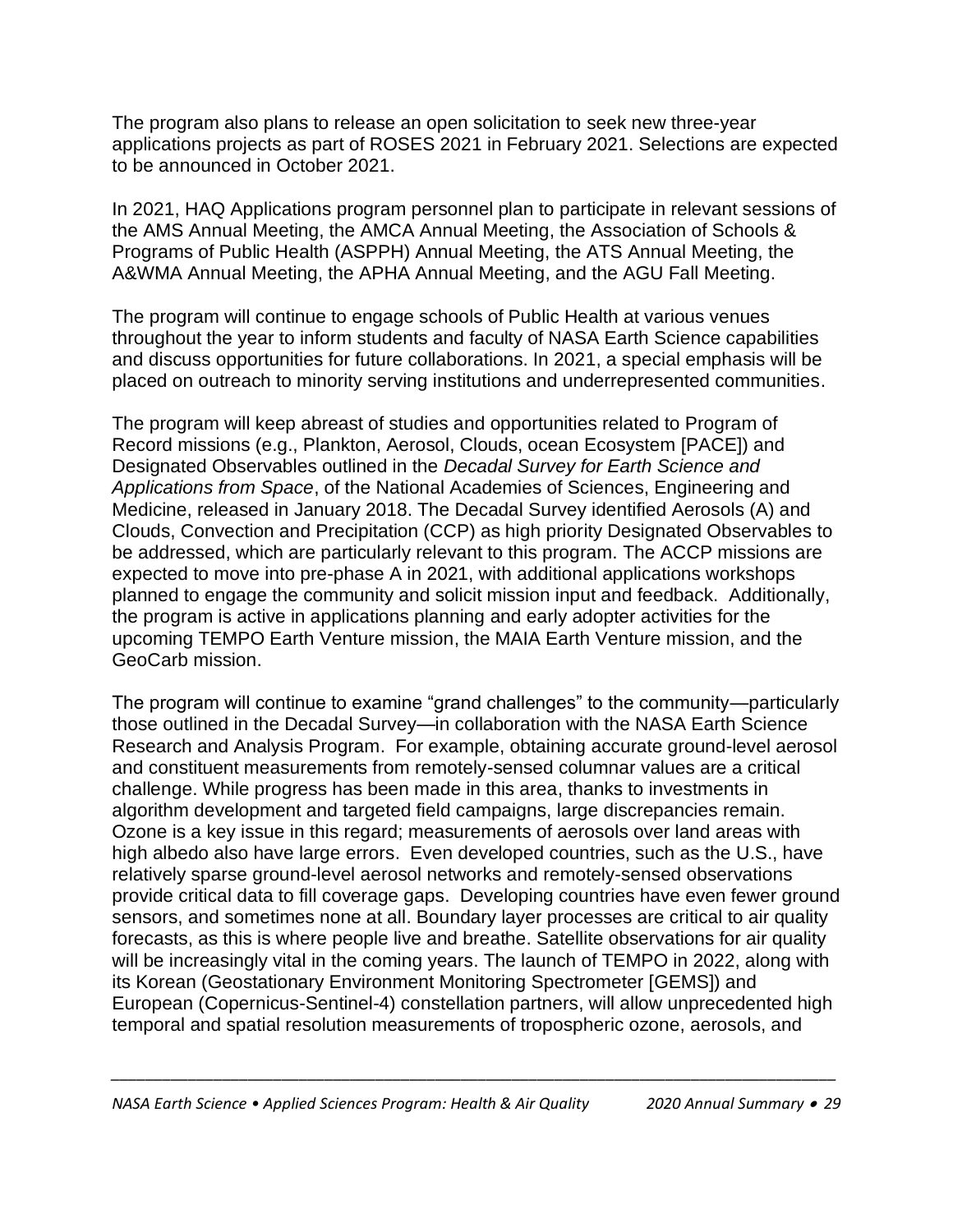their precursors to create a revolutionary dataset that will address some of these challenges.

The HAQ Applications program has established strong relationships with federal, state, local, and international partners to identify unique applications of NASA satellite observations and realize their operational use. These applications provide critical components for integration with various forecasts, models, and decision support systems. This will continue to be the case with the launch of upcoming NASA satellite missions. NASA's participation in health and air quality applications research and the related transition to operations of results with EPA, NOAA, CDC, and others fills a significant niche in national capabilities and is a vital component of both current and future domestic and international programs and plans.

#### **XI. Appendix**

#### **A. Abbreviations and Acronyms:**

A&WMA: Air and Waste Management Association A-CCP: Aerosols and Clouds, Convection and Precipitation AGU: American Geophysical Union AMCA: American Mosquito Control Association AMS: American Meteorological Society APHA: American Public Health Association AQE: Air Quality Explorer (AQE) ARL: Application Readiness Level ARSET: Applied Remote Sensing Training program ASDC: Atmospheric Science Data Center ASPPH: Association of Schools & Programs of Public Health ATS: American Thoracic Society AVES: American Veterinary Epidemiology Society CCHHG: Climate Change and Human Health Working Group CCP: Clouds, Convection and Precipitation CDC: Centers for Disease Control and Prevention CONIDA: Comisión Nacional de Investigación y Desarrollo Aeroespacial CoP: Community of Practice D-MOSS: Dengue MOdel forecasting Satellite-based System DOH: Department of Health ECOSTRESS: ECOsystem Spaceborne Thermal Radiometer Experiment EO4HEALTH: Earth Observations for Health EPA: Environmental Protection Agency EPHTN: Environmental Public Health Tracking Network ESA: European Space Agency ESD: Earth Science Division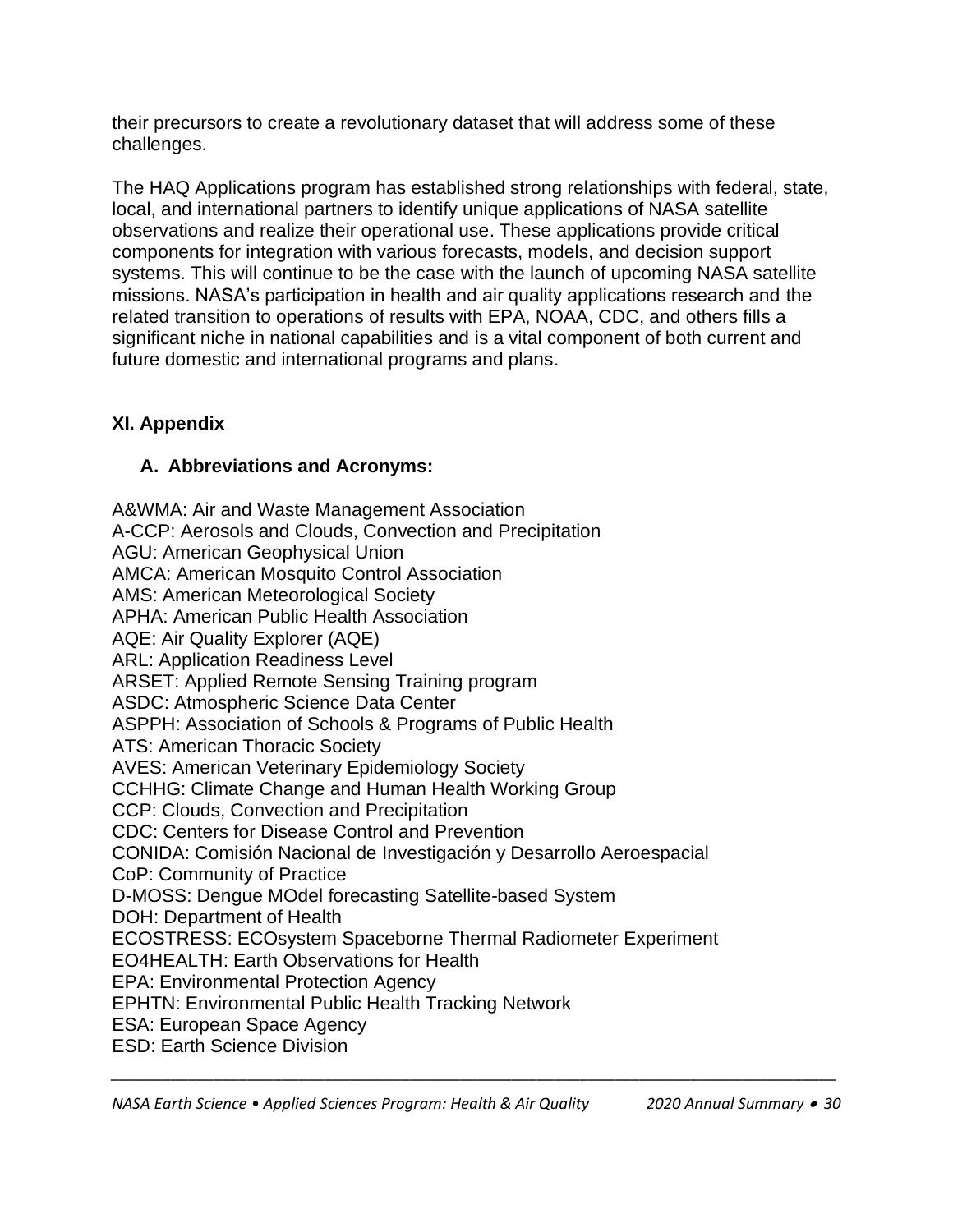EV: Earth Venture FDA: Food and Drug Administration GEDI: Global Ecosystem Dynamics Investigation GEMS: Geostationary Environment Monitoring Spectrometer GEO: Group on Earth Observations GHHIN: Global Heat Health Information Network GISTDA: Geo-Informatics and Space Technology Development Agency GLOBE: Global Learning and Observation to Benefit the Environment GOES: Geostationary Operational Environmental Satellite GSFC: Goddard Space Flight Center HAB: Harmful Algal Bloom HAQ: Health and Air Quality HAQAST: Health and Air Quality Applied Sciences Team ICES: International Center for Earth Simulation ISU: International Space University JAXA: Japan Aerospace Exploration Agency JPL: Jet Propulsion Laboratory LaRC: Langley Research Center MAIA: Multi-Angle Imager for Aerosols MODIS: Moderate Resolution Imaging Spectroradiometer MPH: Masters of Public Health NAQFC: National Air Quality Forecast Capability NASA: National Aeronautics and Space Administration NCAR: National Center for Atmospheric Research NIEHS: National Institute of Environmental Health Sciences NIHHIS: National Integrated Heat Health Information System NLDAS: North American Land Data Assimilation System NOAA: National Oceanic and Atmospheric Administration NRC: National Research Council PACE: Plankton, Aerosol, Clouds, ocean Ecosystem PI: Principal Investigator PM: Particulate Matter PM2.5: Fine Particulate Matter RedCLARA: Latin American Cooperation of Advanced Networks ROSES: Research Opportunities in Space and Earth Sciences RSIG: Remote Sensing Information Gateway S5P: Copernicus Sentinel-5 Precursor SBA: Societal Benefit Area SDDOH: South Dakota Department of Health SICA: Sistema de la Integración Centroamericana SMAP: Soil Moisture Active Passive STEMM: Science, Technology, Engineering, Mathematics, and Medicine TCEQ: Texas Commission on Environmental Quality TEMPO: Tropospheric Emissions: Monitoring of Pollution